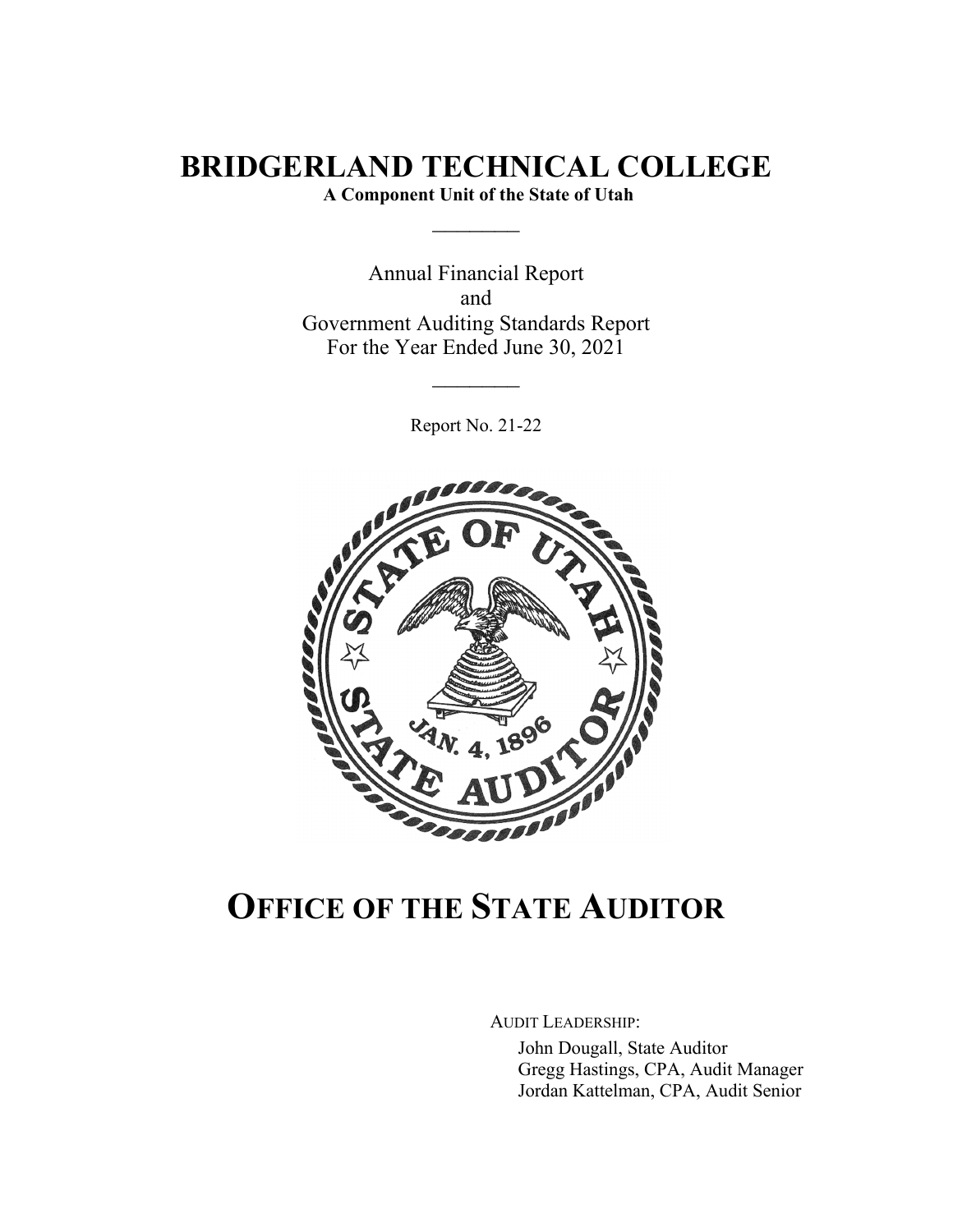## ANNUAL FINANCIAL REPORT and GOVERNMENT AUDITING STANDARDS REPORT FOR THE YEAR ENDED JUNE 30, 2021

## **TABLE OF CONTENTS**

Page

| <b>INDEPENDENT STATE AUDITOR'S REPORT</b>                                                                                                                                                                                                | 1  |
|------------------------------------------------------------------------------------------------------------------------------------------------------------------------------------------------------------------------------------------|----|
| <b>MANAGEMENT'S DISCUSSION AND ANALYSIS</b>                                                                                                                                                                                              | 3  |
| FINANCIAL STATEMENTS:                                                                                                                                                                                                                    |    |
| <b>Statement of Net Position</b>                                                                                                                                                                                                         | 9  |
| Statement of Revenues, Expenses, and Changes in Net Position                                                                                                                                                                             | 10 |
| <b>Statement of Cash Flows</b>                                                                                                                                                                                                           | 11 |
| Notes to the Financial Statements                                                                                                                                                                                                        | 13 |
| REQUIRED SUPPLEMENTARY INFORMATION:                                                                                                                                                                                                      |    |
| Schedule of Bridgerland Technical College's Proportionate Share<br>of the Net Pension Liability                                                                                                                                          | 26 |
| Schedule of Bridgerland Technical College's Contributions                                                                                                                                                                                | 27 |
| INDEPENDENT STATE AUDITOR'S REPORT ON INTERNAL CONTROL OVER<br>FINANCIAL REPORTING AND ON COMPLIANCE AND OTHER MATTERS<br>BASED ON AN AUDIT OF FINANCIAL STATEMENTS PERFORMED IN<br><b>ACCORDANCE WITH GOVERNMENT AUDITING STANDARDS</b> | 28 |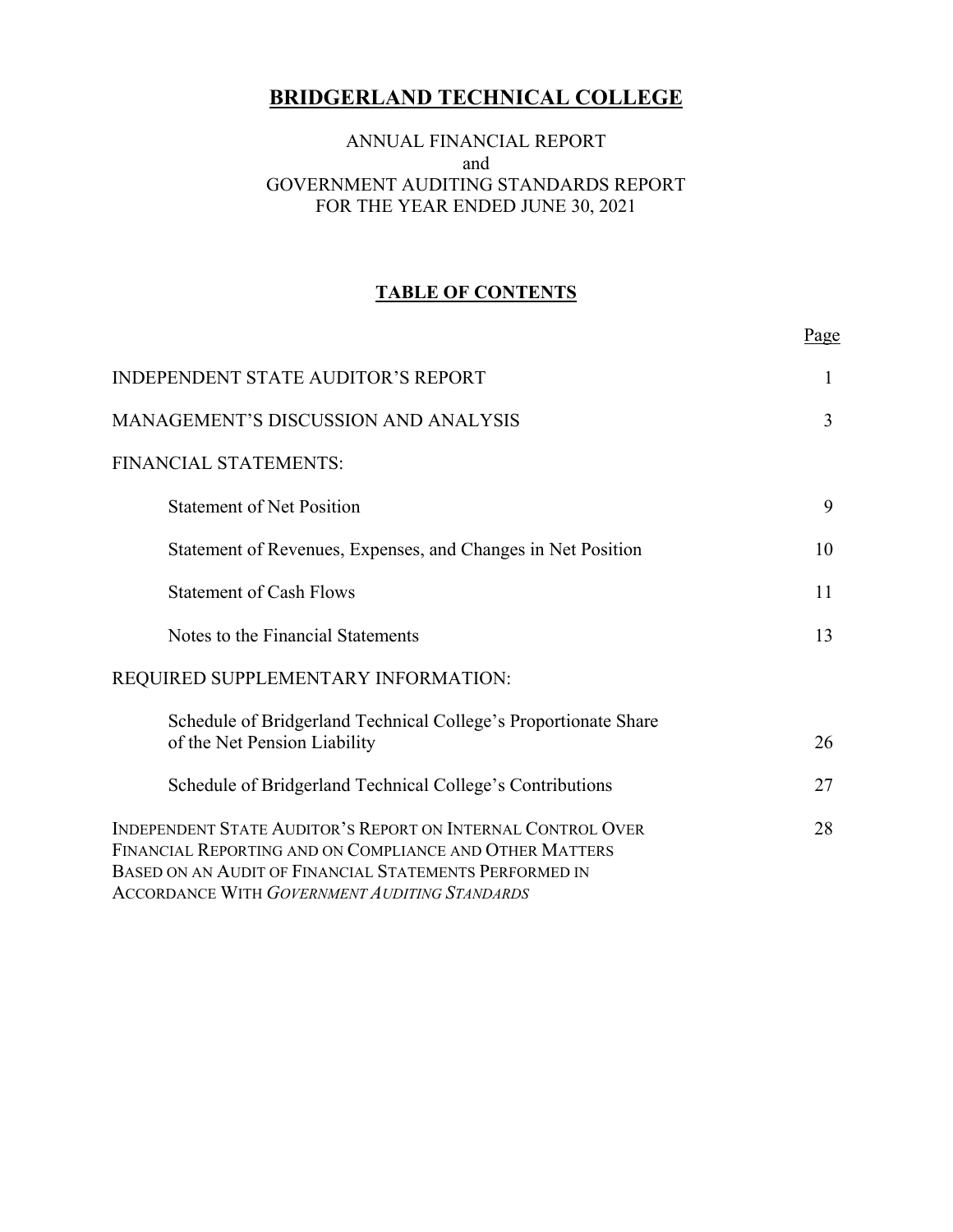

**OFFICE OF THE STATE AUDITOR**

# **Independent Auditor's Report**

To the Governing Board, Audit Committee and K. Chad Campbell, President Bridgerland Technical College

We have audited the accompanying financial statements of Bridgerland Technical College (College) as of and for the year ended June 30, 2021, and the related notes to the financial statements, which collectively comprise the College's basic financial statements as listed in the table of contents.

## **Management's Responsibility for the Financial Statements**

Management is responsible for the preparation and fair presentation of these financial statements in accordance with accounting principles generally accepted in the United States of America; this includes the design, implementation, and maintenance of internal control relevant to the preparation and fair presentation of financial statements that are free from material misstatement, whether due to fraud or error.

## **Auditor's Responsibility**

Our responsibility is to express an opinion on these financial statements based on our audit. We conducted our audit in accordance with auditing standards generally accepted in the United States of America and the standards applicable to financial audits contained in *Government Auditing Standards*, issued by the Comptroller General of the United States. Those standards require that we plan and perform the audit to obtain reasonable assurance about whether the financial statements are free from material misstatement.

An audit involves performing procedures to obtain audit evidence about the amounts and disclosures in the financial statements. The procedures selected depend on the auditor's judgment, including the assessment of the risks of material misstatement of the financial statements, whether due to fraud or error. In making those risk assessments, the auditor considers internal control relevant to the College's preparation and fair presentation of the financial statements in order to design audit procedures that are appropriate in the circumstances, but not for the purpose of expressing an opinion on the effectiveness of the College's internal control. Accordingly, we express no such opinion. An audit also includes evaluating the appropriateness of accounting policies used and the reasonableness of significant accounting estimates made by management, as well as evaluating the overall presentation of the financial statements.

We believe that the audit evidence we have obtained is sufficient and appropriate to provide a basis for our audit opinion.

Utah State Capitol Complex, East Office Building, Suite E310 · Salt Lake City, Utah 84114-2310 · Tel: (801) 538-1025 · auditor.utah.gov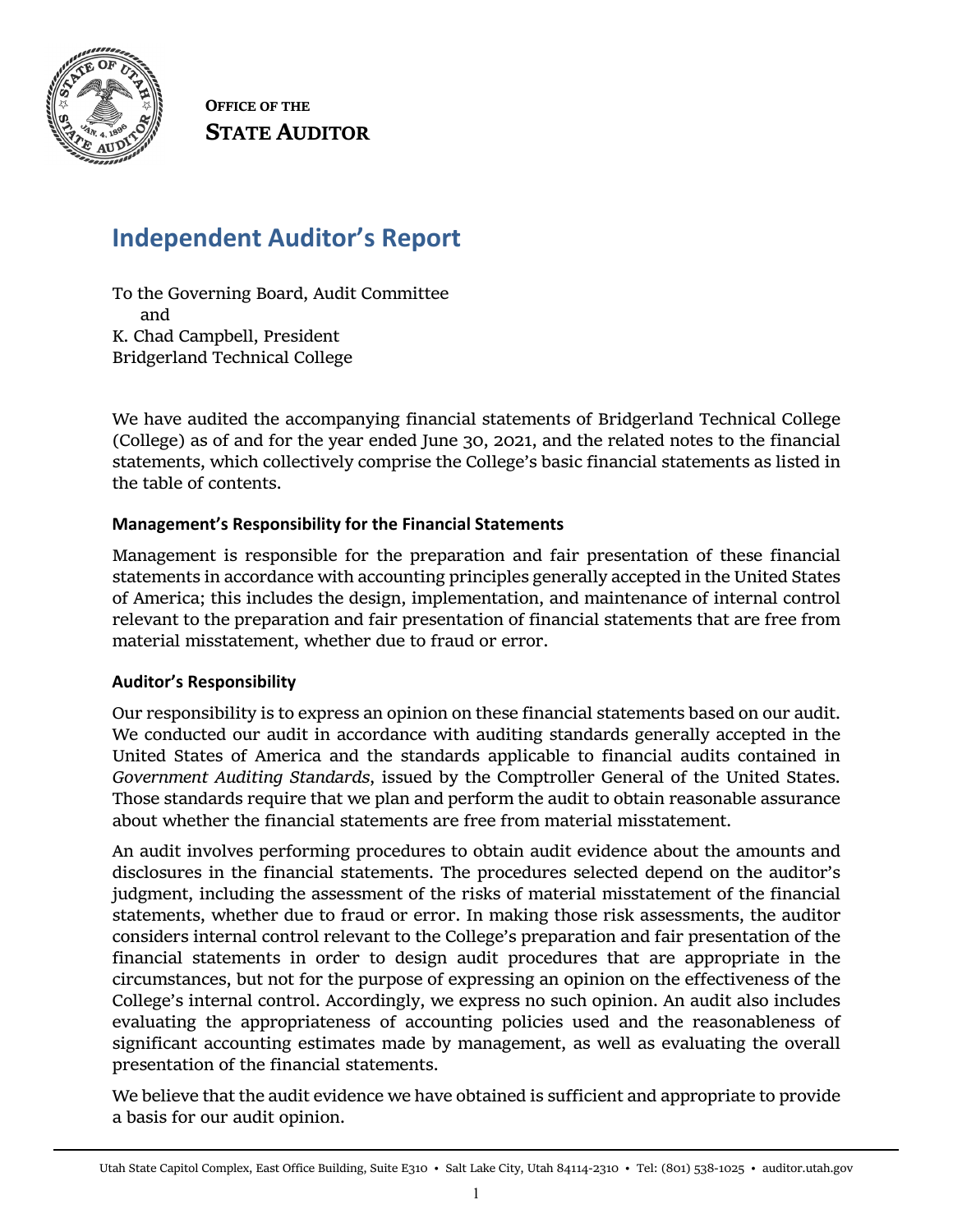### **Opinion**

In our opinion, the financial statements referred to above present fairly, in all material respects, the financial position of the College, as of June 30, 2021, and the respective changes in financial position and, where applicable, cash flows thereof for the year then ended in accordance with accounting principles generally accepted in the United States of America.

### **Other Matters**

#### *Required Supplementary Information*

Accounting principles generally accepted in the United States of America require that the management's discussion and analysis, the Schedule of Proportionate Share of the Net Pension Liability, and the Schedule of Defined Pension Contributions, as listed in the table of contents be presented to supplement the basic financial statements. Such information, although not a part of the basic financial statements, is required by the Governmental Accounting Standards Board, who considers it to be an essential part of financial reporting for placing the basic financial statements in an appropriate operational, economic, or historical context. We have applied certain limited procedures to the required supplementary information in accordance with auditing standards generally accepted in the United States of America, which consisted of inquiries of management about the methods of preparing the information and comparing the information for consistency with management's responses to our inquiries, the basic financial statements, and other knowledge we obtained during our audit of the basic financial statements. We do not express an opinion or provide any assurance on the information because the limited procedures do not provide us with sufficient evidence to express an opinion or provide any assurance.

### **Other Reporting Required by Government Auditing Standards**

In accordance with *Government Auditing Standards*, we have also issued our report dated January 21, 2022 on our consideration of the College's internal control over financial reporting and on our tests of its compliance with certain provisions of laws, regulations, contracts, and grant agreements and other matters. The purpose of that report is to describe the scope of our testing of internal control over financial reporting and compliance and the results of that testing, and not to provide an opinion on the effectiveness of the College's internal control over financial reporting or on compliance. That report is an integral part of an audit performed in accordance with *Government Auditing Standards* in considering the College's internal control over financial reporting and compliance.

Office of the State Auditor

Office of the State Auditor

January 21, 2022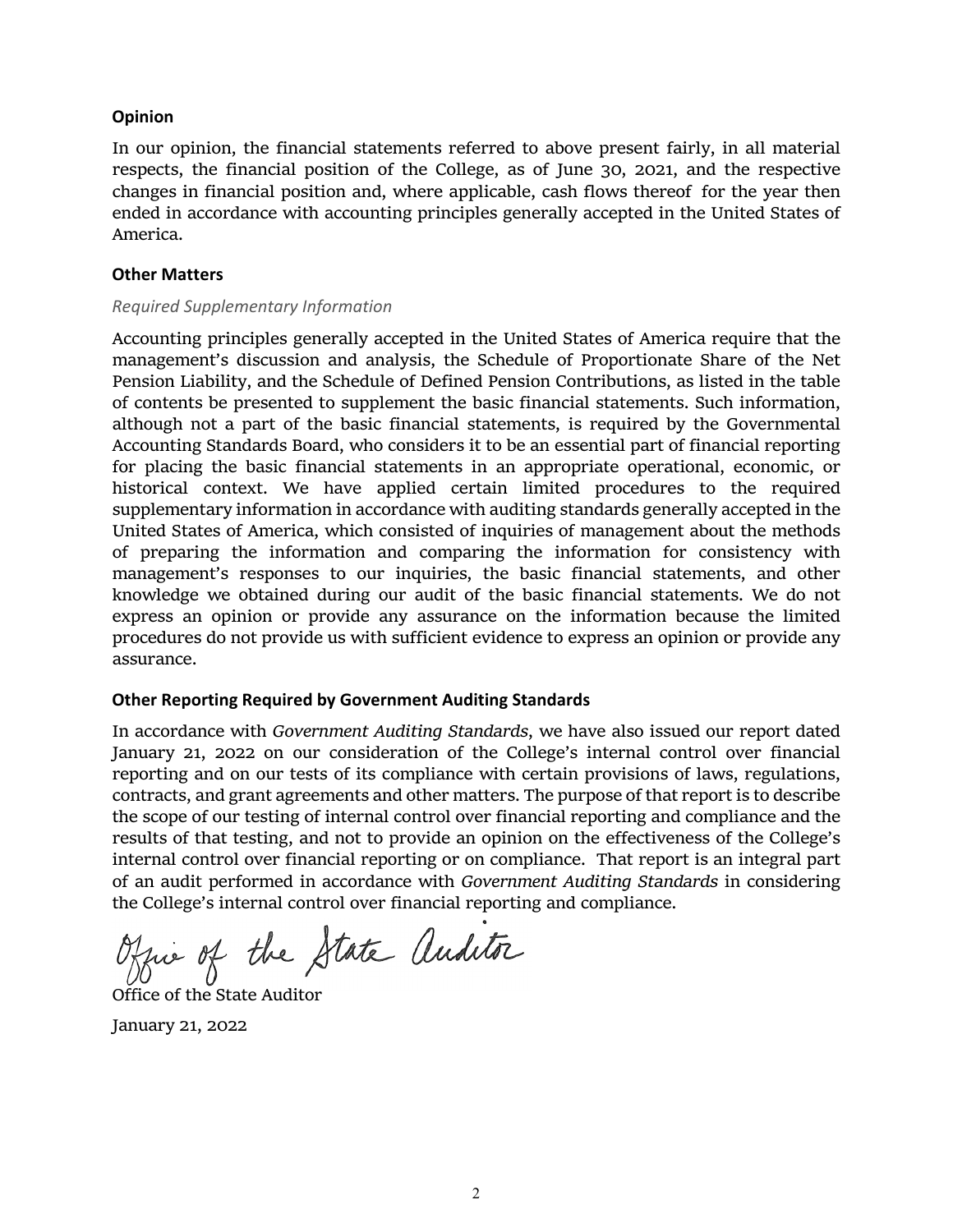#### MANAGEMENT'S DISCUSSION AND ANALYSIS FOR THE YEAR ENDED JUNE 30, 2021 (Unaudited)

As management of the Bridgerland Technical College (College), we offer this narrative overview and analysis of the financial activities of the College for the fiscal year ended June 30, 2021, to the readers of the College's financial statements.

On July 1, 2020, as a result of changes in State statute, all public post-secondary institutions were placed under the governance of the Utah Board of Higher Education. All public colleges and universities are members of the Utah System of Higher Education. The College maintains a local Board of Trustees and remains an independent technical college and component unit of the State of Utah.

#### **Overview of the Financial Statements**

This management's discussion and analysis is intended to serve as an introduction to the College's financial statements. The College's financial statements comprise four components: 1) the Statement of Net Position, 2) the Statement of Revenues, Expenses, and Changes in Net Position, 3) the Statement of Cash Flows, and 4) the Notes to the Financial Statements.

**Statement of Net Position**. The Statement of Net Position provides information on the College's assets, deferred outflows of resources, liabilities, and deferred inflows of resources at the end of the fiscal year, with the difference reported as net position. The information provided in the Statement of Net Position along with disclosures and other information contained in the Statement of Revenues, Expenses, and Changes in Net Position; the Statement of Cash Flows; and accompanying notes helps users assess, among other things, the College's liquidity and its ability to meet its obligations.

**Statement of Revenues, Expenses, and Changes in Net Position.** The Statement of Revenues, Expenses, and Changes in Net Position provides information to users both about the operating performance of the College and the effects of nonoperating transactions and events that change the amount of net position of the College. The information in this statement, together with information in the Statement of Net Position, the Statement of Cash Flows, and accompanying notes, should assist users of the College's financial statements in evaluating the College's performance during the fiscal year and how well management has discharged their stewardship responsibilities and other aspects of their duties.

**Statement of Cash Flows.** The Statement of Cash Flows provides information about the cash receipts and cash payments of the College during the fiscal year. When used with related disclosures and information in other financial statements, a statement of cash flows should help financial statement report users assess the College's ability to generate future net cash flows; its ability to meet its obligations as they come due; the reasons for differences between operating income and the associated cash receipts and payments; and the effects on the College's financial position on both its cash and noncash investing, capital, and financing transactions during the fiscal year.

**Notes to the Financial Statements**. The Notes to the Financial Statements provide additional information that is essential to a full understanding of the data provided in the financial statements.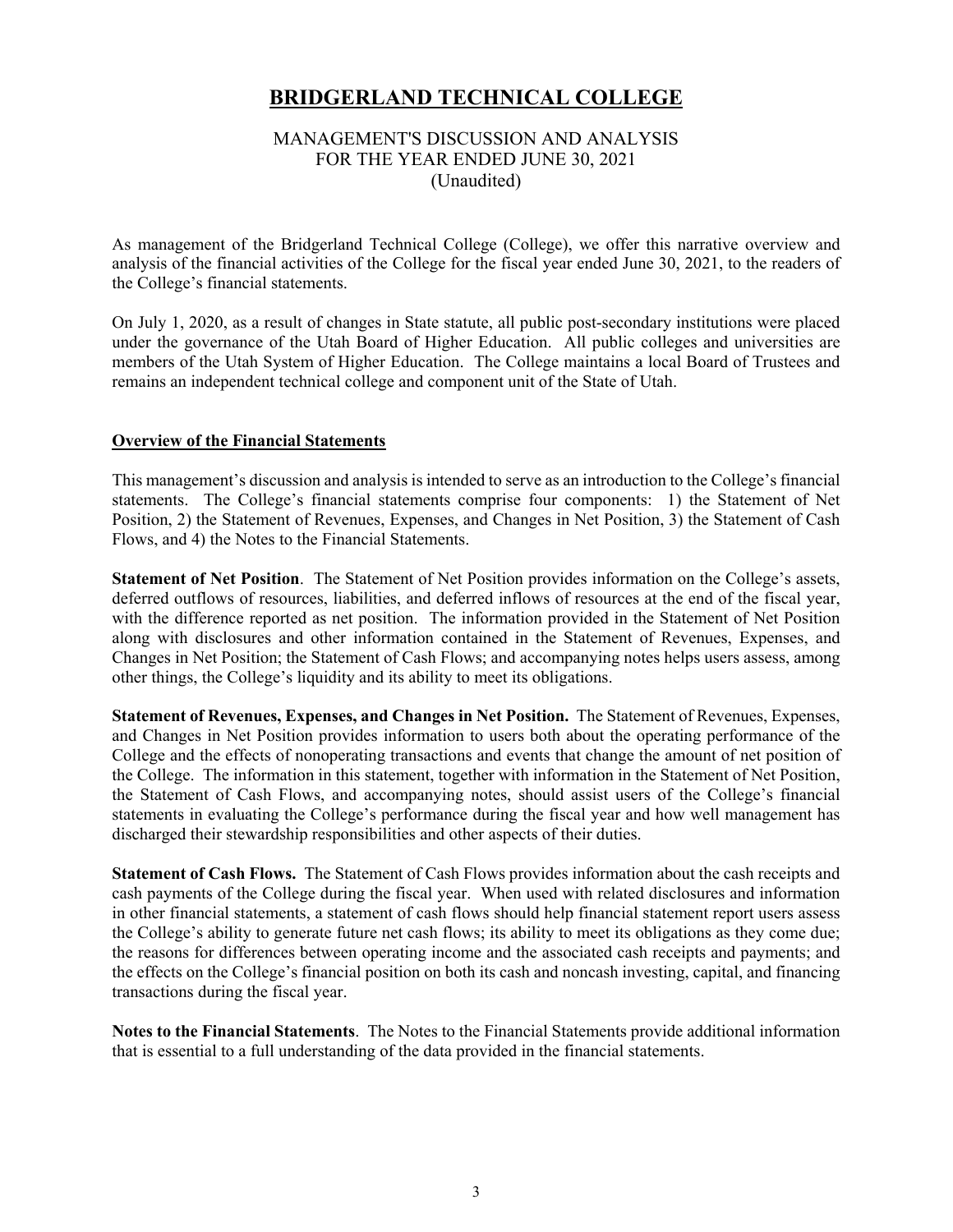### MANAGEMENT'S DISCUSSION AND ANALYSIS FOR THE YEAR ENDED JUNE 30, 2021 (Unaudited)

#### **Financial Analysis**

**Statement of Net Position**. The following schedule presents a summary of the College's net position as of June 30, 2021 and 2020:

| <b>Net Position</b>                 | June 30, 2021    | June 30, 2020   | <b>Amount</b> of<br><b>Increase</b><br>(Decrease) | Percent<br><b>Increase</b><br>(Decrease) |
|-------------------------------------|------------------|-----------------|---------------------------------------------------|------------------------------------------|
| <b>Current Assets</b>               | 8,285,164<br>\$. | 7,229,559<br>\$ | \$<br>1,055,605                                   | 14.60%                                   |
| Noncurrent Assets:                  |                  |                 |                                                   |                                          |
| <b>Other Noncurrent Assets</b>      | 2,995,169        | 864,482         | 2,130,687                                         | 246.47%                                  |
| Capital Assets, Net                 | 19,115,824       | 16,749,721      | 2,366,103                                         | 14.13%                                   |
| <b>Total Assets</b>                 | 30,396,157       | 24,843,762      | 5,552,395                                         | 22.35%                                   |
| Deferred Outflows of Resources      | 2,047,397        | 795,603         | 1,251,794                                         | 157.34%                                  |
| <b>Current Liabilities</b>          | 1,516,804        | 1,667,902       | (151,098)                                         | $(9.06\%)$                               |
| Noncurrent Liabilities              | 753,102          | 4,328,473       | (3,575,371)                                       | $(82.60\%)$                              |
| <b>Total Liabilities</b>            | 2,269,906        | 5,996,375       | (3,726,469)                                       | (62.15%)                                 |
| Deferred Inflows of Resources       | 5,850,747        | 1,396,102       | 4,454,645                                         | 319.08%                                  |
| Net Position:                       |                  |                 |                                                   |                                          |
| Net Investment in Capital Assets    | 19,115,824       | 16,749,721      | 2,366,103                                         | 14.13%                                   |
| Restricted for                      |                  |                 |                                                   |                                          |
| Nonexpendable - Scholarships        | 64,537           | 49,447          | 15,090                                            | 30.52%                                   |
| Expendable - Scholarships and Other | 302,156          | 226,088         | 76,068                                            | 33.65%                                   |
| Expendable – Capital Gifts          | 993,660          | 815,035         | 178,625                                           | 21.92%                                   |
| Unrestricted                        | 3,846,724        | 406,597         | 3,440,127                                         | 846.08%                                  |
| <b>Total Net Position</b>           | \$24,322,901     | \$18,246,888    | \$<br>6,076,013                                   | 33.30%                                   |

Total assets of the College increased by \$5,552,395 or 22.35 percent during the fiscal year. Current assets increased by \$1,055,605, which consisted of an increase in cash of \$1,130,997 due to various revenue sources in excess of expenses, a decrease in accounts receivable of \$227,722 due to decreases in student and grant receivables, a decrease in due from State agencies in the amount of \$52,425 related to capital improvement projects, an increase in inventory of \$209,581 due to Building Technology program projects in progress, and a decrease in prepaid expenses in the amount of \$4,826.

Other noncurrent assets increased by \$2,130,687, primarily due to an increase in the net pension asset, which is provided by the Utah Retirement Systems (URS) and is based on estimates derived from actuarial calculations. See Note 8 for additional information.

The College's capital assets as of June 30, 2021, increased from \$16,749,721 to \$19,115,824 (net of accumulated depreciation) for a total change of \$2,366,103. This investment in capital assets includes construction/implementation in progress, land, buildings and improvements, and equipment and software. Construction/implementation in progress totaled \$295,394 as a result of programming and planning for the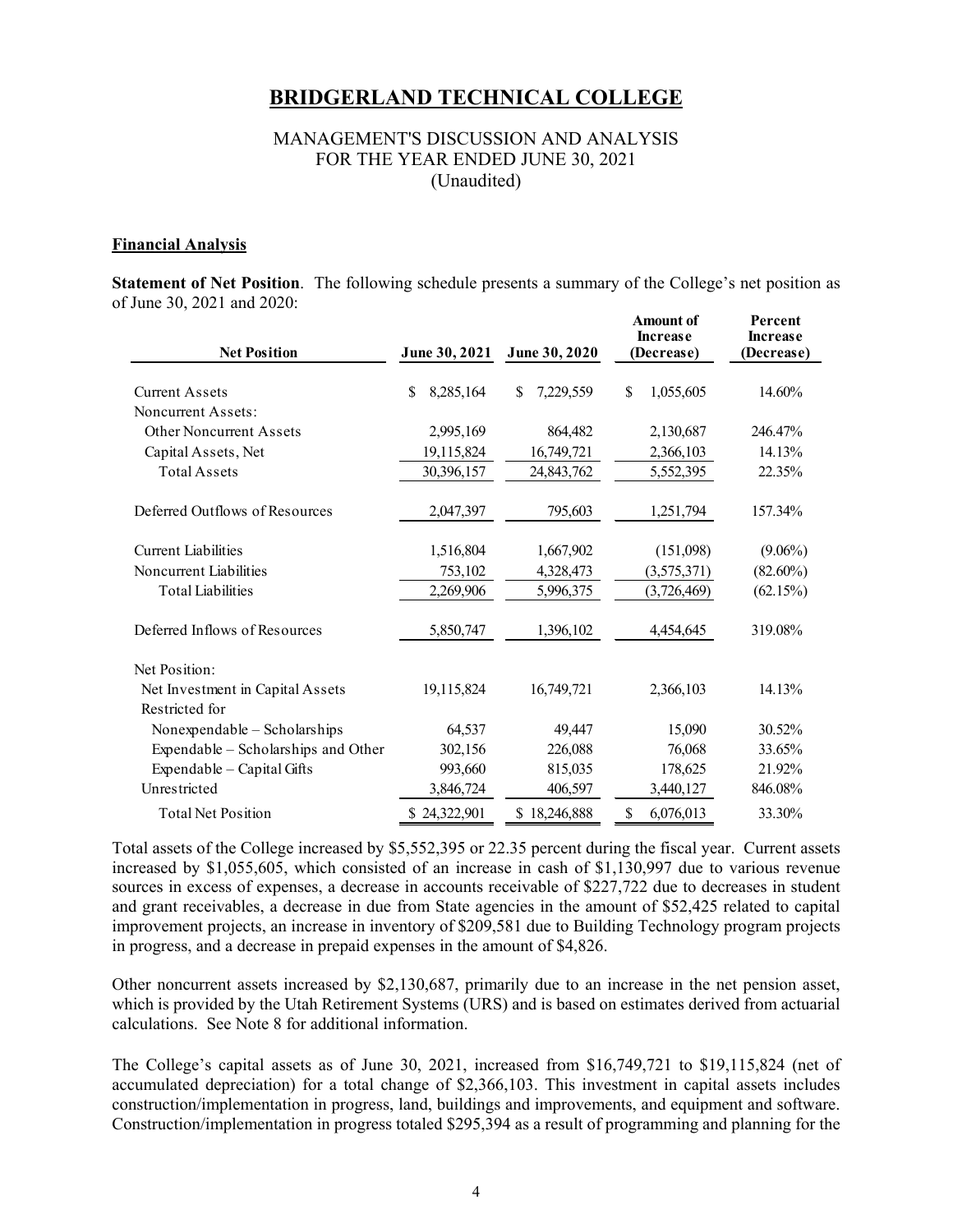#### MANAGEMENT'S DISCUSSION AND ANALYSIS FOR THE YEAR ENDED JUNE 30, 2021 (Unaudited)

new Health Sciences building. Land decreased by \$20,748 as a result of a project to expand the corner of 1400 North and 600 West. Buildings and improvements increased by \$3,217,009 as a result of Machining Technology and Meat Services remodels, continued improvement of HVAC and electrical systems, and improvements as part of the project to expand the corner and roads of 1400 North and 600 West. Equipment and software acquisitions (including donated assets) totaled \$780,102. Depreciation expense for the College reduced the College's capital assets by \$1,622,248. Additional information on the changes in the College's capital assets is shown in Note 4 of the Notes to the Financial Statements.

Deferred outflows of resources are derived from information provided by the URS as outlined by GASB 68. The increase of \$1,251,794 represents the net difference between expected and actual experience, changes in assumptions, and changes in proportion and differences between contributions and proportionate share of contributions. See Note 8 for additional information.

Total liabilities of the College decreased by \$3,726,469 or 62.15 percent during the fiscal year. Current liabilities decreased by \$151,098. Accounts payable increased by \$22,021 due to the timing of when obligations were incurred and payments were paid. Due to State agencies increased by \$20,288 as a result of programming and planning expenses for the new Health Sciences building. Unearned revenue decreased by \$210,735 as a result of funds reserved at June 30, 2020, that were used during fiscal year 2021 for the Machining Technology remodel. Termination benefits increased by \$38,563 as a result of employees being approved for such benefits. Compensated absences and accrued payroll collectively decreased by \$21,235.

Noncurrent liabilities decreased \$3,575,371, primarily due to a decrease in the net pension liability, which is provided by the URS and is based on estimates derived from actuarial calculations. See Note 8 for additional information.

Deferred inflows of resources are derived from information provided by the URS as outlined by GASB 68. The increase of \$4,454,645 represents the net difference between project and actual earnings on pension plan investments and changes in proportion and differences between contributions and proportionate share of contributions. See Note 8 for additional information.

**Statement of Revenues, Expenses, and Changes in Net Position.** The following schedule presents a summary of changes in net position for the College for the fiscal years ended June 30, 2021 and 2020:

| <b>Net Position</b>                 | <b>Year Ended</b><br>June 30, 2021<br><b>Amount</b> | <b>Year Ended</b><br>June 30, 2020<br><b>Amount</b> | <b>Amount of</b><br><b>Increase</b><br>(Decrease) | Percent<br><b>Increase</b><br>(Decrease) |
|-------------------------------------|-----------------------------------------------------|-----------------------------------------------------|---------------------------------------------------|------------------------------------------|
| <b>Operating Revenues</b>           | S.<br>4,715,291                                     | 4,096,327<br>S.                                     | \$<br>618.964                                     | 15.11%                                   |
| <b>Operating Expenses</b>           | (21, 113, 189)                                      | (21, 924, 271)                                      | 811,082                                           | $(3.70\%)$                               |
| Operating Income (Loss)             | (16,397,898)                                        | (17, 827, 944)                                      | 1,430,046                                         | $(8.02\%)$                               |
| Nonoperating Revenues               | 19,712,218                                          | 18,534,437                                          | 1,177,781                                         | 6.35%                                    |
| Other Revenues                      | 2,761,693                                           | 587,795                                             | 2,173,898                                         | 369.84%                                  |
| Increase (Decrease) in Net Position | 6,076,013                                           | 1.294.288                                           | 4,781,725                                         | 369.45%                                  |
| Net Position - Beginning of Year    | 18,246,888                                          | 16,952,600                                          | 1,294,288                                         | 7.63%                                    |
| Net Position – End of Year          | \$24,322,901                                        | \$18,246,888                                        | \$6,076,013                                       | 33.30%                                   |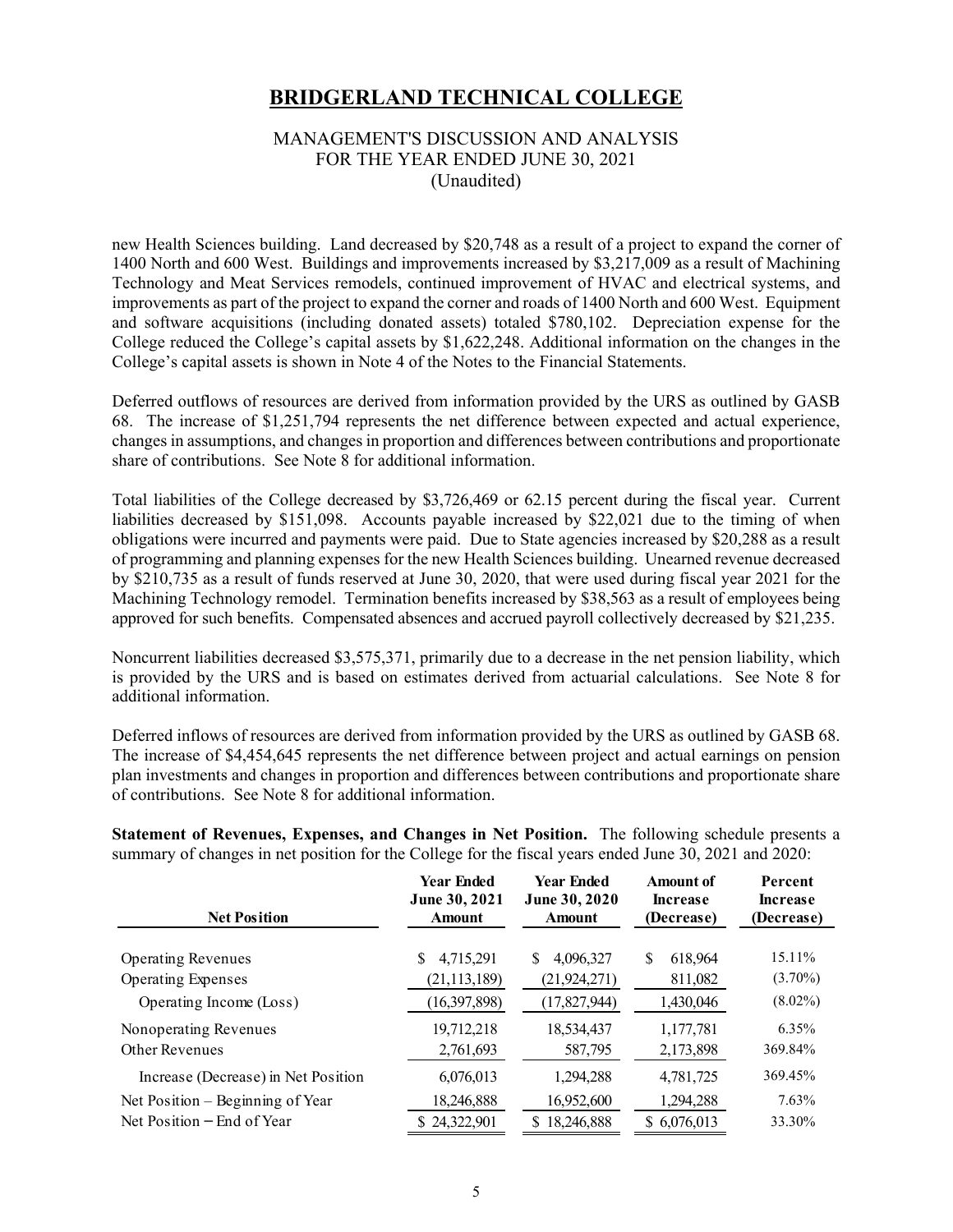#### MANAGEMENT'S DISCUSSION AND ANALYSIS FOR THE YEAR ENDED JUNE 30, 2021 (Unaudited)

The College experienced a net operating loss of \$16,397,898 during the fiscal year. The College is a State institution and receives a large portion of its revenues from State appropriations. These appropriations are classified in the financial statements of the College as nonoperating revenues. State appropriations are anticipated as a means of covering a majority of the operating costs at the College. During fiscal year 2021, State appropriations, other nonoperating revenue, and other revenues were sufficient to offset the operating loss. The College will generally experience an increase in net position only in years where the Legislature appropriates funds for capital equipment purchases, capital improvement projects, or capital development and construction projects in an amount that exceeds the unfunded depreciation expense.

**Revenues.** The following schedule presents a summary of College revenues for the fiscal years ended June 30, 2021 and 2020:

| <b>Revenues</b>                              | <b>Year Ended</b><br>June 30, 2021<br>Amount | Percent of<br><b>Total</b><br>Revenue | <b>Year Ended</b><br>June 30, 2020<br>Amount | <b>Amount of</b><br>Increase<br>(Decrease) | Percent of<br><b>Increase</b><br>(Decrease) |
|----------------------------------------------|----------------------------------------------|---------------------------------------|----------------------------------------------|--------------------------------------------|---------------------------------------------|
| Operating Revenues:                          |                                              |                                       |                                              |                                            |                                             |
| <b>Student Tuition and Fees</b>              | \$1,834,795                                  | 6.75%                                 | 1,893,146<br>S.                              | \$<br>(58, 351)                            | $(3.08\%)$                                  |
| Federal Grants and Contracts                 | 638,141                                      | 2.35%                                 | 253,025                                      | 385,116                                    | 152.20%                                     |
| <b>State Grants and Contracts</b>            | 16,152                                       | .06%                                  | 42,752                                       | (26,600)                                   | $(62.22\%)$                                 |
| Local Grants and Contracts                   | 935,567                                      | 3.44%                                 | 673,274                                      | 262,293                                    | 38.96%                                      |
| Sales and Services of Educational Activities | 857,947                                      | 3.16%                                 | 882,351                                      | (24, 404)                                  | (2.77%)                                     |
| <b>Auxiliary Enterprises</b>                 | 432,689                                      | 1.59%                                 | 351,779                                      | 80,910                                     | 23.00%                                      |
| <b>Total Operating Revenues</b>              | 4,715,291                                    | 17.34%                                | 4,096,327                                    | 618,964                                    | 15.11%                                      |
| Nonoperating Revenues:                       |                                              |                                       |                                              |                                            |                                             |
| <b>State Appropriations</b>                  | 15,871,176                                   | 58.37%                                | 16,263,945                                   | (392,769)                                  | $(2.41\%)$                                  |
| <b>Federal Grants and Contracts</b>          | 2,542,252                                    | 9.35%                                 | 1,163,385                                    | 1,378,867                                  | 118.52%                                     |
| <b>State Grants and Contracts</b>            | 642,750                                      | 2.36%                                 | 646,917                                      | (4,167)                                    | $(.64\%)$                                   |
| Gifts                                        | 338,386                                      | 1.24%                                 | 277,910                                      | 60,476                                     | 21.76%                                      |
| Investment Income                            | 64,674                                       | .24%                                  | 181,291                                      | (116, 617)                                 | $(64.33\%)$                                 |
| Disposal of Capital Assets                   | 252,980                                      | .93%                                  | 989                                          | 251,991                                    | 25479.37%                                   |
| <b>Total Nonoperating Revenues</b>           | 19,712,218                                   | 72.50%                                | 18,534,437                                   | 1,177,781                                  | 6.35%                                       |
| Other Revenues:                              |                                              |                                       |                                              |                                            |                                             |
| Capital Appropriations                       | 2,557,068                                    | 9.40%                                 | 173,585                                      | 2,383,483                                  | 1373.09%                                    |
| Capital Gifts                                | 184,625                                      | .68%                                  | 414,210                                      | (229, 585)                                 | $(55.43\%)$                                 |
| Additions to Quasi Endowments                | 20,000                                       | .07%                                  |                                              | 20,000                                     | 100.00%                                     |
| <b>Total Other Revenues</b>                  | 2,761,693                                    | 10.16%                                | 587,795                                      | 2,173,898                                  | 369.84%                                     |
| <b>Total Revenues</b>                        | \$27,189,202                                 | 100.00%                               | \$23,218,559                                 | \$3,970,643                                | 17.10%                                      |

The revenue comparison between fiscal year 2021 and fiscal year 2020 shows a total revenue increase in the amount of \$3,970,643. Operating revenues increased by \$618,964. Student tuition and fees, State grants and contracts, and sales and services of educational activities all decreased while federal grants and contracts, local grants and contracts, and auxiliary enterprises all increased.

Nonoperating revenues increased by a total of \$1,177,781. State appropriations decreased by \$392,769 as a result of funding changes by the Utah State Legislature. Federal grants and contracts increased by \$1,378,867, which was the result of federal funding received for various projects related to the COVID-19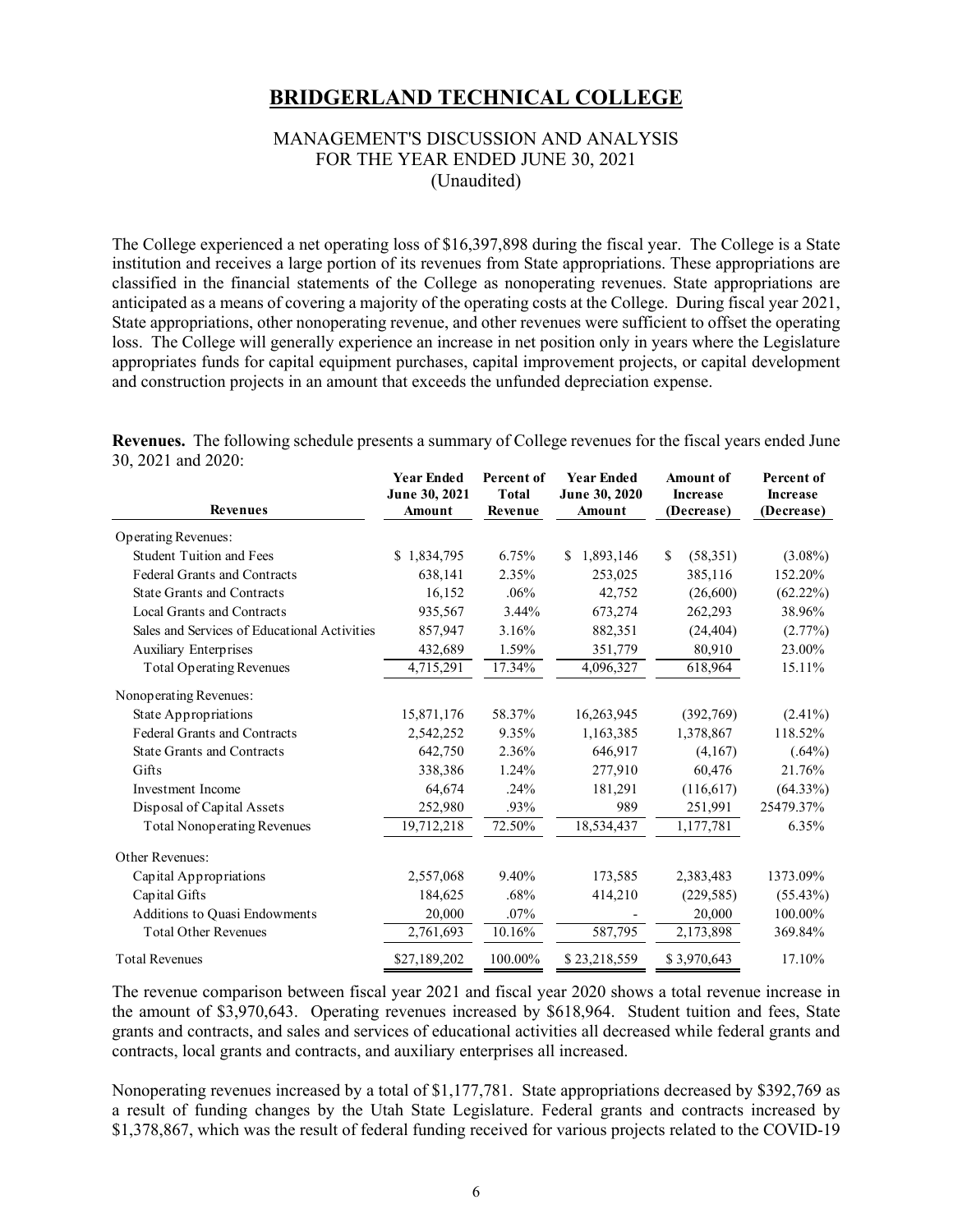#### MANAGEMENT'S DISCUSSION AND ANALYSIS FOR THE YEAR ENDED JUNE 30, 2021 (Unaudited)

global pandemic. Nonoperating revenues also included a \$60,476 increase in gifts, a \$4,167 decrease in State grants and contracts, a \$116,617 decrease in investment income due to lower interest rates, and a \$251,991 increase in the disposal of capital assets due to land being used for the expansion of the corner of 1400 North and 600 West.

Other revenues increased by a total of \$2,173,898, which is largely due to an increase in Capital Appropriations from funding provided by the Utah Division of Facilities Construction and Management (DFCM) and the State Building Board for capital improvement needs at the College. These capital improvement projects are transferred from DFCM to the College at the time of substantial completion of the project. Several major projects were completed in fiscal year 2021, whereas very few projects were completed in fiscal year 2020.

**Expenses**. The following schedule presents a summary of College expenses for the fiscal years ended June 30, 2021 and 2020:

| <b>Expenses</b>                                 | <b>Year Ended</b><br>June 30, 2021<br>Amount | Percent of<br><b>Total</b><br><b>Expense</b> | <b>Year Ended</b><br>June 30, 2020<br>Amount | <b>Amount of</b><br><b>Increase</b><br>(Decrease) | Percent of<br><b>Increase</b><br>(Decrease) |
|-------------------------------------------------|----------------------------------------------|----------------------------------------------|----------------------------------------------|---------------------------------------------------|---------------------------------------------|
| Operating Expenses:                             |                                              |                                              |                                              |                                                   |                                             |
| Salaries and Wages                              | 9,731,382<br>S.                              | 46.09%                                       | \$9,352,748                                  | 378,634<br>S.                                     | 4.05%                                       |
| <b>Benefits</b>                                 | 3,591,185                                    | 17.01%                                       | 3,619,518                                    | (28, 333)                                         | (.78%)                                      |
| Actuarial Calculated Pension Expense            | (1,232,703)                                  | $(5.84\%)$                                   | 1,319,149                                    | (2,551,852)                                       | (193.45%)                                   |
| Professional and Technical Educational Services | 822.401                                      | 3.90%                                        | 690,474                                      | 131.927                                           | 19.11%                                      |
| <b>Utilities</b>                                | 661,517                                      | 3.13%                                        | 631,584                                      | 29,933                                            | 4.74%                                       |
| Scholarships and Grants in Aid                  | 1,251,414                                    | 5.93%                                        | 1,090,474                                    | 160,940                                           | 14.76%                                      |
| Depreciation                                    | 1,622,248                                    | 7.68%                                        | 1,461,576                                    | 160,672                                           | 10.99%                                      |
| Other Operating Expenses                        | 4,665,745                                    | 22.10%                                       | 3,758,748                                    | 906,997                                           | 24.13%                                      |
| <b>Total Operating Expenses</b>                 | \$21,113,189                                 | 100.00%                                      | \$21,924,271                                 | (811,082)<br>S.                                   | $(3.70\%)$                                  |

Expenses for the year ended June 30, 2021, decreased by \$811,082 compared to fiscal year ended June 30, 2020, which represents a 3.70 percent decrease. As derived from information provided by the URS, the actuarial calculated pension expense was (\$1,232,703) resulting in a significant decrease of \$2,551,852. Salaries and wages increased by \$378,634 and benefits decreased by \$28,333 because of changes in the mixture of staff as well as early retirement incentives. Scholarships and grants in aid increased by \$160,940. Professional and technical educational services increased by \$131,927. Utilities and depreciation collectively increased by \$190,605. Other operating expenses increased by \$906,997 largely because of projects funded by federal funds received due to the COVID-19 global pandemic.

#### **Debt Administration**

The College's debt consists of liabilities for compensated absences and termination benefits, which collectively decreased by \$38,229 during fiscal year 2021. The College also recorded a pension liability as required under GASB 68. For additional information on these liabilities see Notes 1, 6, and 8.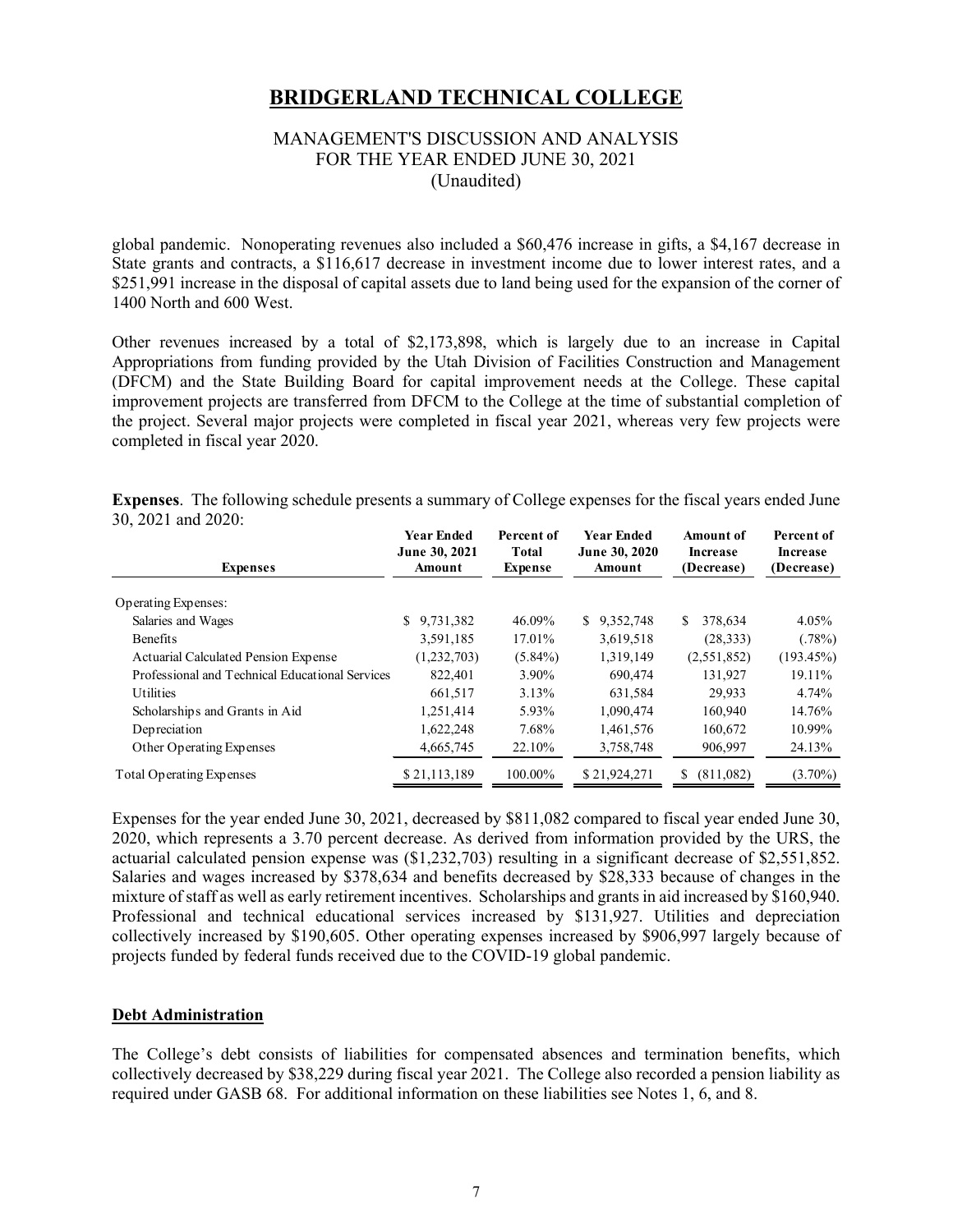### MANAGEMENT'S DISCUSSION AND ANALYSIS FOR THE YEAR ENDED JUNE 30, 2021 (Unaudited)

#### **Economic Outlook**

Besides the COVID-19 global pandemic and the effect of unfunded depreciation, the College is not aware of any current facts, decisions, or conditions that are expected to have a significant effect on the financial position or results of operations during this fiscal year beyond those unknown variations which have a global effect on virtually all types of business operations. The College continues to update facilities as budgets allow. Pending capital projects include continued infrastructure projects to update and modernize the College. In addition, the College is moving vigorously toward the completion of the new Health Sciences building now that it is fully funded. The unfunded depreciation expenses are likely to have a significant negative impact on the Changes in Net Position. Other than the issue of unfunded depreciation, the College's overall financial position is strong. The College will maintain a close watch over resources to maintain the College's ability to respond to the current pandemic as well as unknown internal and external issues.

#### **Requests for Information**

This financial report is designed to provide a general overview of the College's finances for all those with an interest in the College's finances and to show the College's accountability for the money it receives. Questions concerning any of the information provided in this report or requests for additional financial information should be addressed to the Fiscal Services Office, Bridgerland Technical College, 1301 North 600 West, Logan, Utah 84321.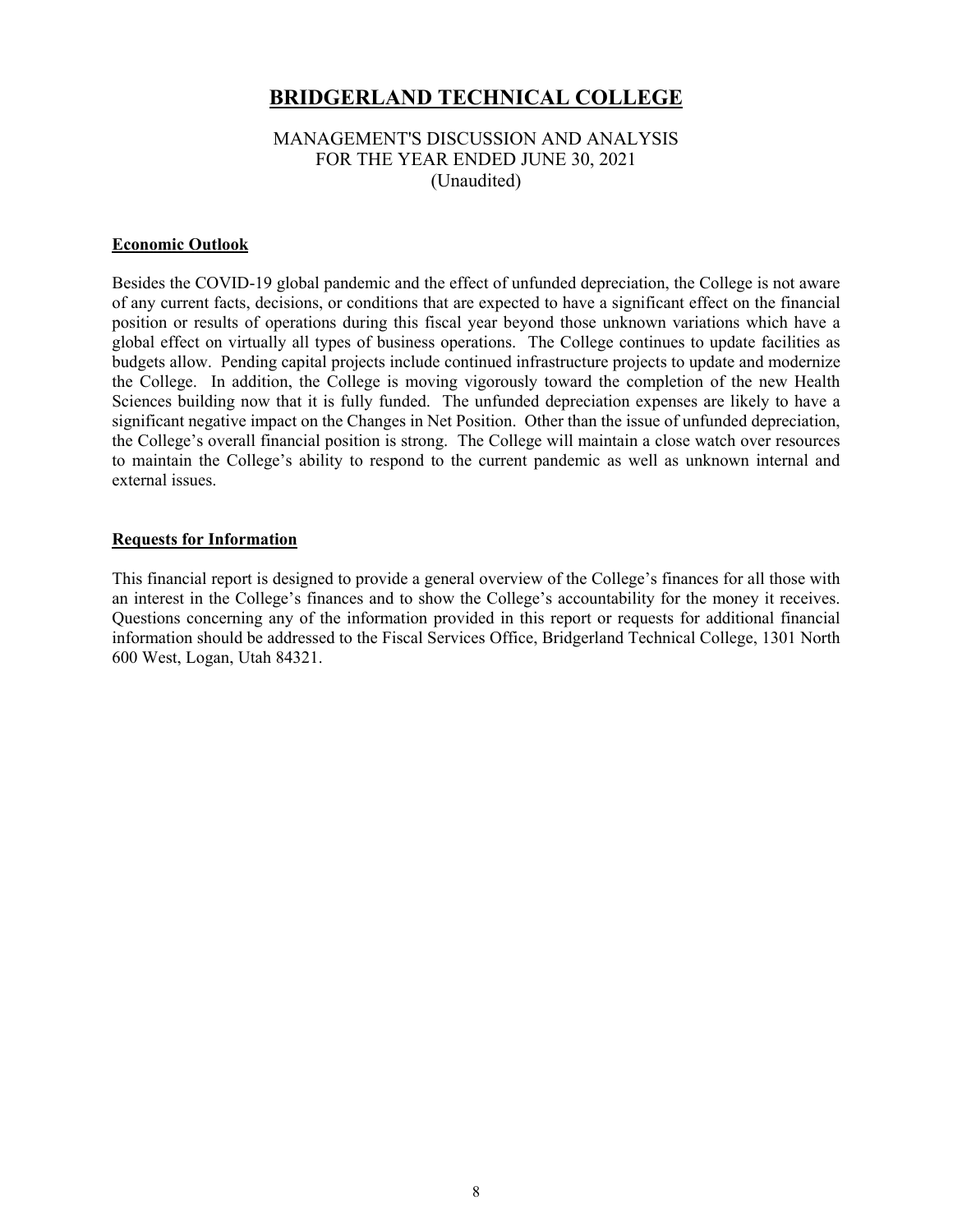## STATEMENT OF NET POSITION FOR THE YEAR ENDED JUNE 30, 2021

| ASSETS                                                 |                  |
|--------------------------------------------------------|------------------|
| <b>Current Assets:</b>                                 |                  |
| Cash and Cash Equivalents (Notes 1 and 2)              | \$<br>7,205,487  |
| Accounts Receivable (Note 3)                           | 196,704          |
| Due From State Agencies (Note 3)                       | 9,086            |
| Inventories (Note 1)                                   | 866,009          |
| Prepaid Expenses                                       | 7,878            |
| <b>Total Current Assets</b>                            | 8,285,164        |
| <b>Noncurrent Assets:</b>                              |                  |
| Restricted Cash and Cash Equivalents (Notes 1 and 2)   | 1,058,197        |
| Construction/Implementation in Progress (Note 4)       | 295,394          |
| Land (Notes 1 and 4)                                   | 1,559,252        |
| Buildings and Improvements (Notes 1 and 4)             | 35,971,657       |
| Equipment and Software (Notes 1 and 4)                 | 8,213,380        |
| Less Accumulated Depreciation (Notes 1 and 4)          | (26,923,859)     |
| Net Pension Asset (Notes 1 and 8)                      | 1,936,972        |
| <b>Total Noncurrent Assets</b>                         | 22,110,993       |
| <b>Total Assets</b>                                    | 30,396,157       |
| <b>DEFERRED OUTFLOWS OF RESOURCES</b>                  |                  |
| Deferred Outflows Relating to Pensions (Notes 1 and 8) | \$<br>2,047,397  |
| <b>Total Deferred Outflows of Resources</b>            | 2,047,397        |
| LIABILITIES                                            |                  |
| <b>Current Liabilities</b>                             |                  |
| Accounts Payable (Note 3)                              | 336,686          |
| Due to State Agencies (Note 3)                         | 29,775           |
| Unearned Revenue                                       | 543,404          |
| Accrued Payroll                                        | 174,769          |
| Termination Benefits (Current Portion) (Notes 6 and 7) | 212,296          |
| Compensated Absences (Current Portion) (Notes 6 and 9) | 219,874          |
| <b>Total Current Liabilities</b>                       | 1,516,804        |
| <b>Noncurrent Liabilities</b>                          |                  |
| Termination Benefits (Notes 6 and 7)                   | 269,415          |
| Compensated Absences (Notes 6 and 9)                   | 478,796          |
| Net Pension Liability (Notes 1, 6, and 8)              | 4,891            |
| <b>Total Noncurrent Liabilities</b>                    | 753,102          |
| <b>Total Liabilities</b>                               | 2,269,906        |
| DEFERRED INFLOWS OF RESOURCES                          |                  |
| Deferred Inflows Relating to Pensions (Notes 1 and 8)  | \$<br>5,850,747  |
| <b>Total Deferred Inflows of Resources</b>             | 5,850,747        |
| NET POSITION                                           |                  |
| Net Investment in Capital Assets                       | 19,115,824       |
| Restricted for                                         |                  |
| Nonexpendable - Scholarships                           | 64,537           |
| Expendable - Scholarships and Other                    | 302,156          |
| Expendable - Capital Gifts                             | 993,660          |
| Unrestricted                                           | 3,846,724        |
| <b>Total Net Position</b>                              | \$<br>24,322,901 |

*The accompanying notes are an integral part of these financial statements.*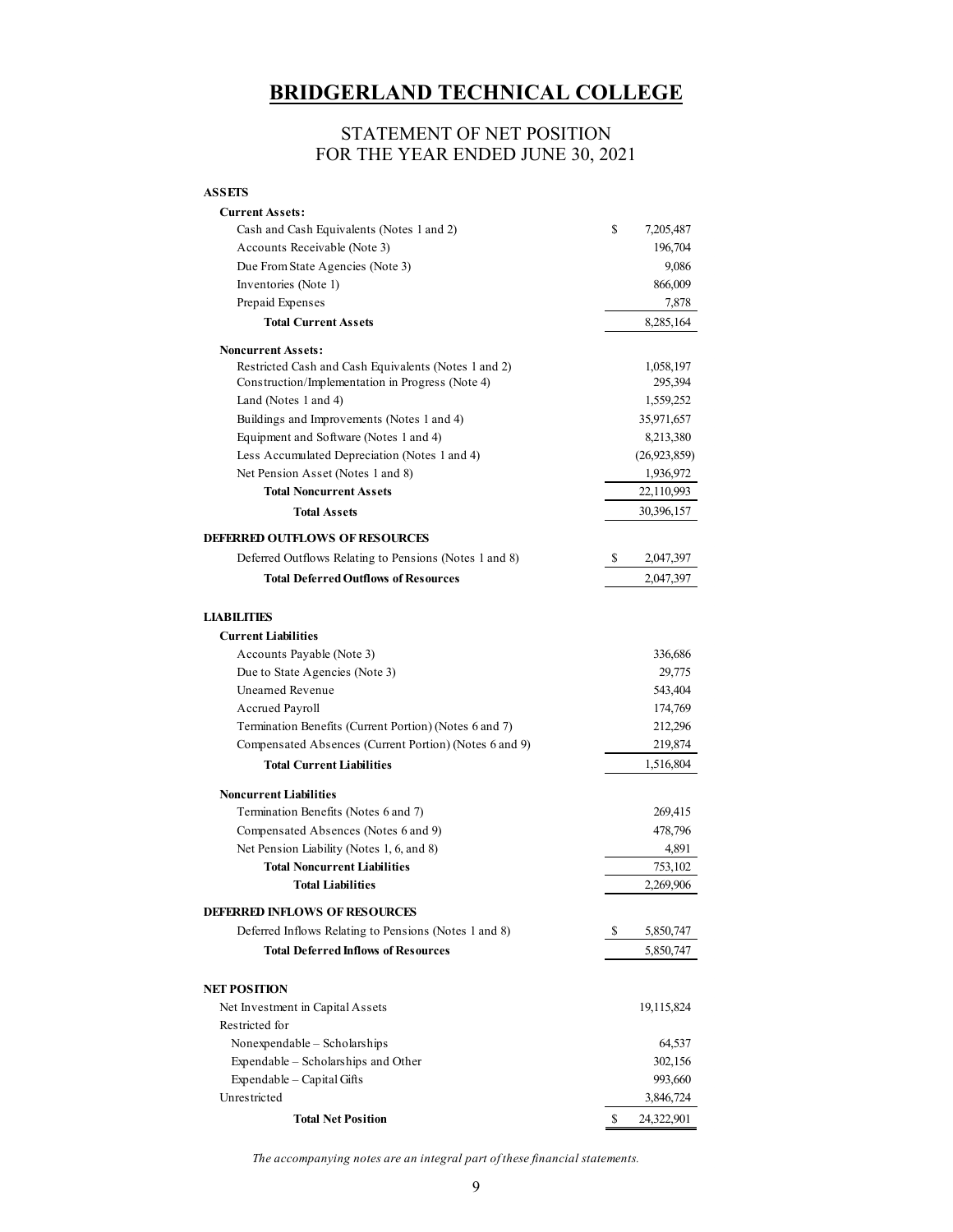## STATEMENT OF REVENUES, EXPENSES, AND CHANGES IN NET POSITION FOR THE YEAR ENDED JUNE 30, 2021

| <b>REVENUES</b>                                                       |    |              |
|-----------------------------------------------------------------------|----|--------------|
| <b>Operating Revenues (Note 1)</b>                                    |    |              |
| Student Tuition and Fees (Net of Scholarship Allowances of \$741,359) | \$ | 1,834,795    |
| Federal Grants and Contracts                                          |    | 638,141      |
| <b>State Grants and Contracts</b>                                     |    | 16,152       |
| Local Grants and Contracts                                            |    | 935,567      |
| Sales and Services of Educational Activities                          |    | 857,947      |
| Auxiliary Enterprises (Net of Scholarship Allowances of \$35,003)     |    | 432,689      |
| <b>Total Operating Revenues</b>                                       |    | 4,715,291    |
| <b>EXPENSES</b>                                                       |    |              |
| <b>Operating Expenses (Note 1)</b>                                    |    |              |
| Salaries and Wages                                                    |    | 9,731,382    |
| Benefits                                                              |    | 3,591,185    |
| Actuarial Calculated Pension Expense (Note 8)                         |    | (1,232,703)  |
| Professional and Technical Educational Services                       |    | 822,401      |
| Utilities                                                             |    | 661,517      |
| Scholarships and Grants in Aid                                        |    | 1,251,414    |
| Depreciation                                                          |    | 1,622,248    |
| Other Operating Expenses                                              |    | 4,665,745    |
| <b>Total Operating Expenses</b>                                       |    | 21,113,189   |
| <b>Operating Loss</b>                                                 |    | (16,397,898) |
| <b>NONOPERATING REVENUES</b>                                          |    |              |
| <b>State Appropriations</b>                                           |    | 15,871,176   |
| <b>Federal Grants and Contracts</b>                                   |    | 2,542,252    |
| <b>State Grants and Contracts</b>                                     |    | 642,750      |
| Gifts                                                                 |    | 338,386      |
| Investment Income                                                     |    | 64,674       |
| Disposal of Capital Assets                                            |    | 252,980      |
| <b>Net Nonoperating Revenues</b>                                      |    | 19,712,218   |
| <b>OTHER REVENUES</b>                                                 |    |              |
| Capital Appropriations                                                |    | 2,557,068    |
| Capital Gifts                                                         |    | 184,625      |
| Additions to Quasi Endowments                                         |    | 20,000       |
| <b>Total Other Revenues</b>                                           |    | 2,761,693    |
| <b>Increase (Decrease) in Net Position</b>                            |    | 6,076,013    |
| <b>NET POSITION</b>                                                   |    |              |
| Net Position - Beginning of Year                                      |    | 18,246,888   |
| Net Position - End of Year                                            | S. | 24,322,901   |

*The accompanying notes are an integral part of these financial statements.*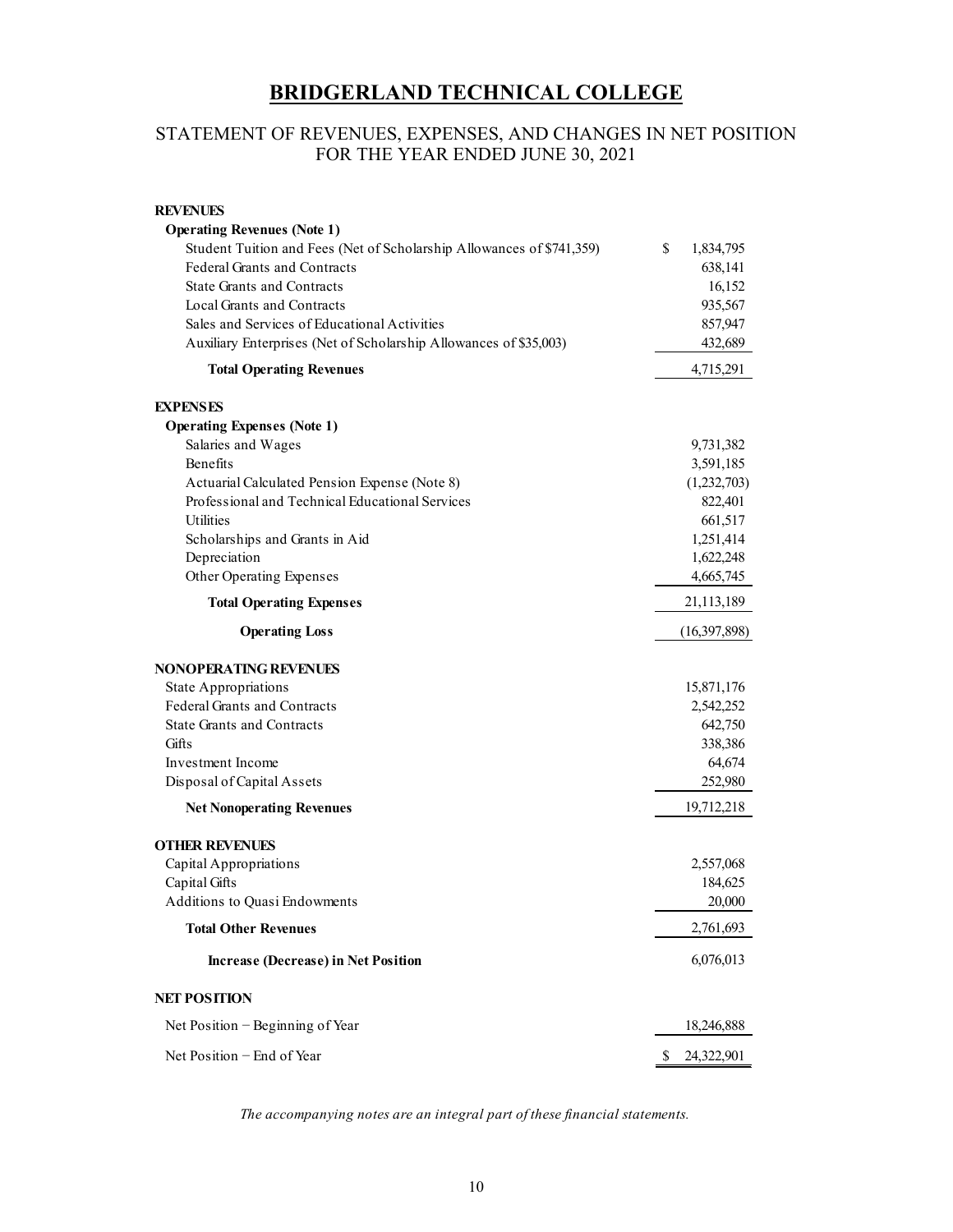## STATEMENT OF CASH FLOWS FOR THE YEAR ENDED JUNE 30, 2021

| <b>CASH FLOWS FROM OPERATING ACTIVITIES</b>                     |                 |
|-----------------------------------------------------------------|-----------------|
| Receipts from Tuition and Fees                                  | \$<br>1,881,671 |
| Receipts from Grants and Contracts                              | 1,399,776       |
| Receipts from Auxiliary Enterprise Charges                      | 431,603         |
| Receipts from Sales and Services of Educational Activities      | 860,399         |
| Payments to Employees for Salaries and Benefits                 | (14,362,199)    |
| Payments to Suppliers                                           | (6,198,535)     |
| Payments for Scholarships                                       | (1,251,414)     |
| Net Cash Used by Operating Activities                           | (17, 238, 699)  |
| <b>CASH FLOWS FROM NONCAPITAL FINANCING ACTIVITIES</b>          |                 |
| Receipts from State Appropriations                              | 15,871,176      |
| Receipts from Noncapital Contracts and Grants                   | 3,262,570       |
| <b>Gifts Received</b>                                           | 338,669         |
| Additions to Quasi Endowments                                   | 20,000          |
| Net Cash Provided by Noncapital Financing Activities            | 19,492,415      |
| <b>CASH FLOWS FROM CAPITAL AND RELATED FINANCING ACTIVITIES</b> |                 |
| Cash Paid for Capital Assets                                    | (1,164,934)     |
| Cash Paid for Construction/Implementation in Progress           | (103, 800)      |
| Proceeds from Sale of Capital Assets                            | 96,431          |
| Gifts Received                                                  | 178,625         |
| Net Cash Used by Capital and Related Financing Activities       | (993, 678)      |
| <b>CASH FLOWS FROM INVESTING ACTIVITIES</b>                     |                 |
| Receipt of Interest on Investments                              | 64,674          |
| Net Cash Provided by Investing Activities                       | 64,674          |
| Net Increase (Decrease) in Cash and Cash Equivalents            | 1,324,712       |
| <b>CASHAND CASH EQUIVALENTS - BEGINNING OF YEAR</b>             | 6,938,972       |
| <b>CASHAND CASH EQUIVALENTS - END OF YEAR</b>                   | \$<br>8,263,684 |

(continued next page)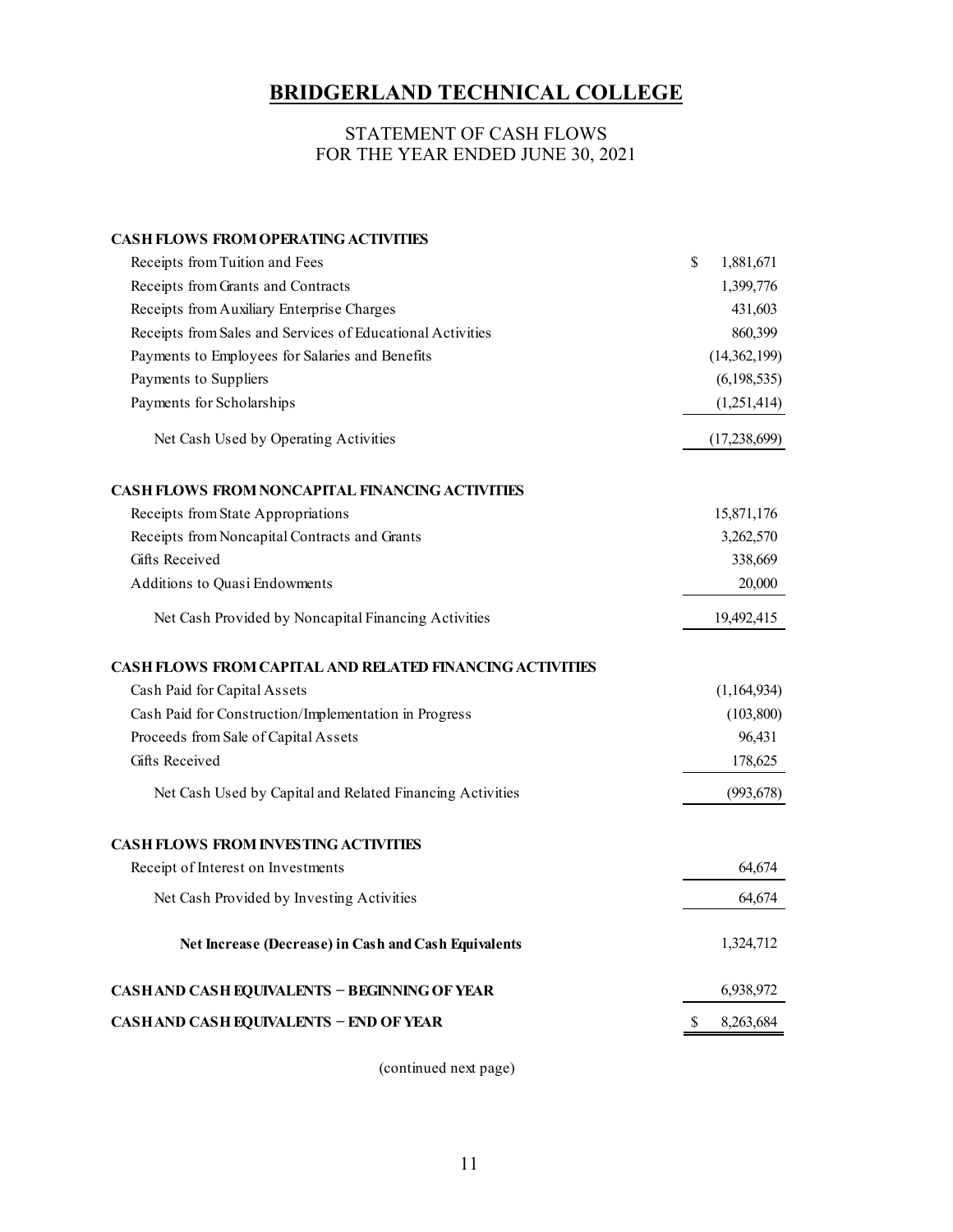### STATEMENT OF CASH FLOWS FOR THE YEAR ENDED JUNE 30, 2021 (continued)

### **RECONCILIATION OF OPERATING LOSS TO NET CASH USED BY OPERATING ACTIVITIES**

| Operating Loss                                                                   | \$. | (16,397,898)   |
|----------------------------------------------------------------------------------|-----|----------------|
| Adjustments to Reconcile Operating Loss to                                       |     |                |
| Net Cash Used by Operating Activities:                                           |     |                |
| Depreciation Expense                                                             |     | 1,622,248      |
| In-kind Gifts Received and Expensed                                              |     | 54,734         |
| Difference between Actuarial Calculated Pension Expense and Actual Contributions |     | (2,285,464)    |
| Changes in Assets and Liabilities:                                               |     |                |
| Accounts Receivable/Due From State Agencies                                      |     | 204,684        |
| Inventories                                                                      |     | (209, 581)     |
| Prepaid Expenses                                                                 |     | 4,826          |
| Accounts Payable/Due to State Agencies                                           |     | 42,309         |
| <b>Unearned Revenue</b>                                                          |     | (267, 857)     |
| Accrued Payroll                                                                  |     | 31,529         |
| Termination Benefits/Compensated Absences                                        |     | (38,229)       |
| Net Cash Used by Operating Activities                                            |     | (17, 238, 699) |
| NONCASH INVESTING, CAPITAL, AND FINANCING ACTIVITIES                             |     |                |
| Capital Asset Additions through the State of Utah (DFCM)                         | \$  | 2,557,068      |
| Capital Asset Additions through Other Sources                                    | S   | 240,615        |
| Capital Gifts                                                                    | \$  | 6,000          |

*The accompanying notes are an integral part of these financial statements.*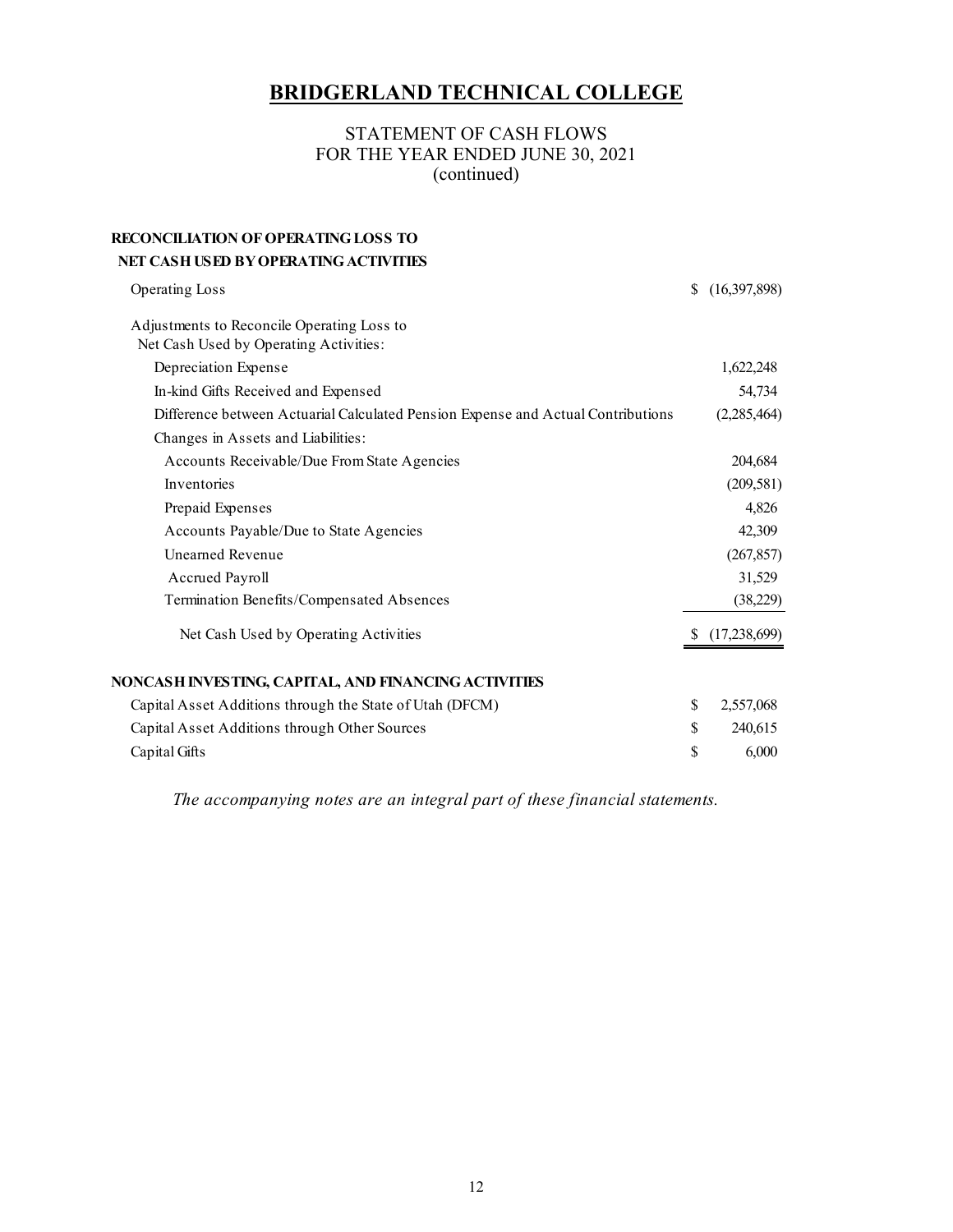### NOTES TO THE FINANCIAL STATEMENTS FOR THE YEAR ENDED JUNE 30, 2021

#### NOTE 1. SUMMARY OF SIGNIFICANT ACCOUNTING POLICIES

The accompanying financial statements of the Bridgerland Technical College (College) have been prepared in conformity with generally accepted accounting principles (GAAP) as prescribed by the Governmental Accounting Standards Board (GASB).

Preparation of the financial statements in conformity with GAAP requires management to make estimates and assumptions that affect the reported amounts and disclosures in the financial statements. Actual results could differ from those estimates.

#### Reporting Entity

The College is an independent college within the Utah System of Higher Education and maintains a local Board of Trustees. It is included as a component unit of the State of Utah and is included in the State's *Annual Comprehensive Financial Report.* The College is considered a component unit because it was established under Utah statute, receives appropriations from the State, and is financially accountable to the State.

Funding for the College is received primarily from direct appropriations from the Utah State Legislature, as well as tuition and fees, and grants and contracts with federal, State, and local agencies.

#### Measurement Focus and Basis of Accounting

The financial statements of the College are reported using the economic resources measurement focus and the accrual basis of accounting. Revenues are recorded when earned and expenses are recorded when a liability is incurred, regardless of the timing of the related cash flows. Grants and similar items are recognized as revenue as soon as all eligibility requirements imposed by the provider have been met.

The College distinguishes operating revenues and expenses from nonoperating items. Operating revenues and expenses generally result from providing services in connection with the College's principal mission of instruction. Operating expenses include the cost of services, administrative expenses, and depreciation of capital assets. All revenues and expenses not meeting this definition are reported as nonoperating revenues and expenses.

When both restricted and unrestricted resources are available for use, the College uses restricted resources first and then unrestricted resources as they are needed.

#### Deposits and Investments

The College's cash and cash equivalents are considered to be cash on hand, demand deposits, shortterm investments with original maturities of three months or less from the date of acquisition, and amounts invested with the Utah Public Treasurers' Investment Fund.

Cash and investments at the College are administered in accordance with the State of Utah Money Management Act (*Utah Code,* Title 51, Chapter 7).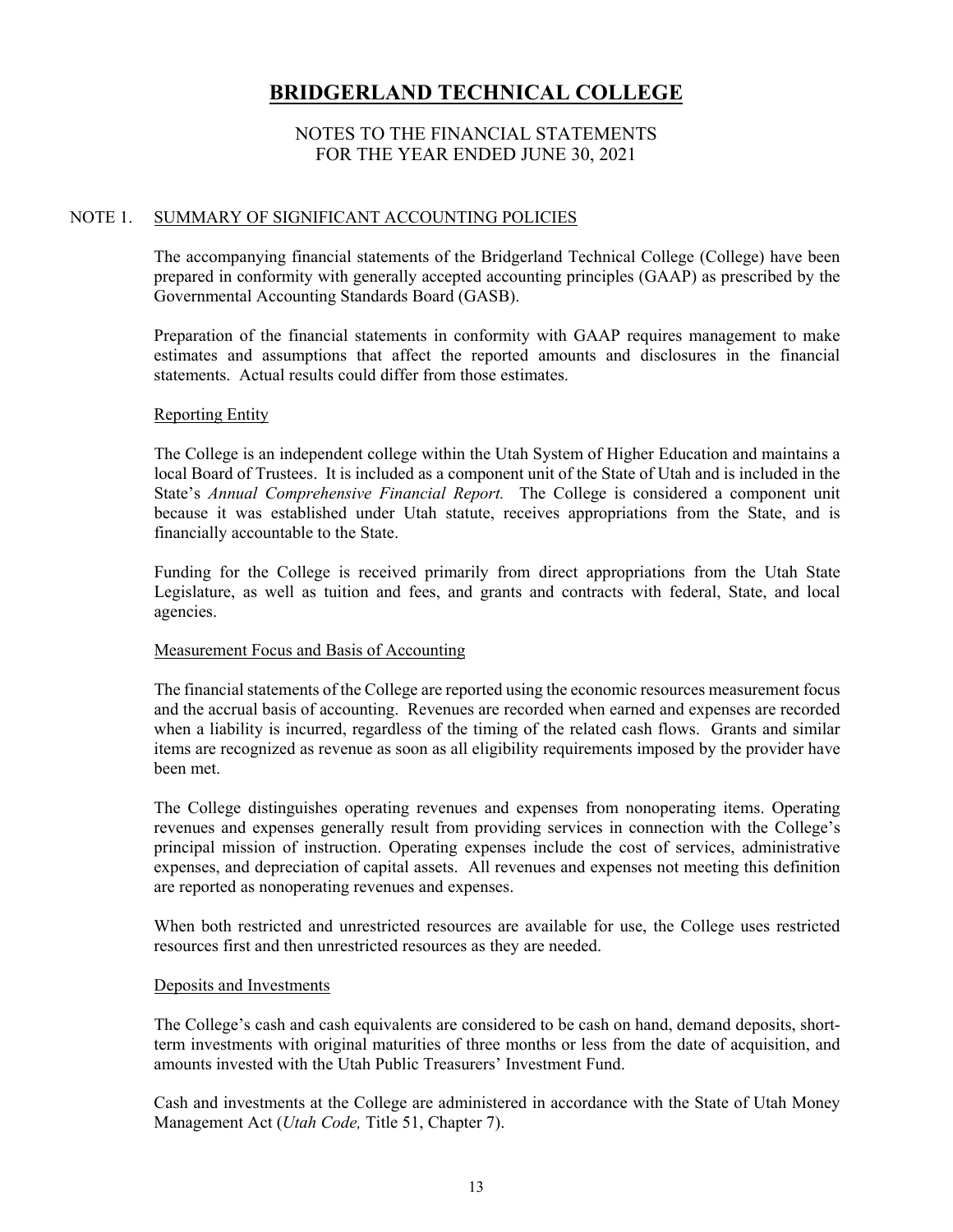### NOTES TO THE FINANCIAL STATEMENTS FOR THE YEAR ENDED JUNE 30, 2021

Investments for the College are reported at fair value in accordance with GASB No. 72, *Fair Value Measurement and Application.* Accordingly, the change in fair value of investments is recognized as an increase or decrease to investment assets and investment income.

The College's quasi endowment, established during fiscal year 2018, is invested solely in the Utah Public Treasurers' Investment Fund.

#### Inventories

Inventories are carried at the lower of cost or market on either the first-in, first-out ("FIFO") basis or on the average cost basis.

#### Capital Assets

Capital assets include property, buildings and improvements, equipment, vehicles, and software with an initial, individual cost of \$5,000 or more and an estimated useful life in excess of one year. Such assets are recorded at historical cost. Donated capital assets are recorded at acquisition value at the time of the donation.

The costs of normal maintenance and repairs that do not add to the capacity of the asset or materially extend assets lives are not capitalized. All land is capitalized and not depreciated.

Capital assets are depreciated over an estimated useful life using the straight-line method of depreciation. The estimated useful life of an asset is determined at acquisition based on guidelines provided in the State of Utah Fixed Assets Useful Life Table (FIACCT 09-17.01) and the professional judgment of the applicable department head. Typically assets have estimated useful lives as follows:

| Assets                            | Years    |
|-----------------------------------|----------|
| Buildings and Improvements        | $20-40$  |
| Equipment, Vehicles, and Software | $3 - 15$ |

#### Pensions

For purposes of measuring the net pension liability, deferred outflows of resources and deferred inflows of resources related to pensions, and pension expense, information about the fiduciary net position of the Utah Retirement Systems (Systems) Pension Plan and additions to/deductions from the Systems' fiduciary net position have been determined on the same basis as they are reported by the Systems. For this purpose, benefit payments (including refunds of employee contributions) are recognized when due and payable in accordance with the benefits terms. Investments are reported at fair value.

#### Deferred Outflows/Inflows of Resources

In addition to assets, financial statements will sometimes report a separate section for deferred outflows of resources. This separate financial statement element, deferred outflows of resources, represents a consumption of net position that applies to a future period(s) and will not be recognized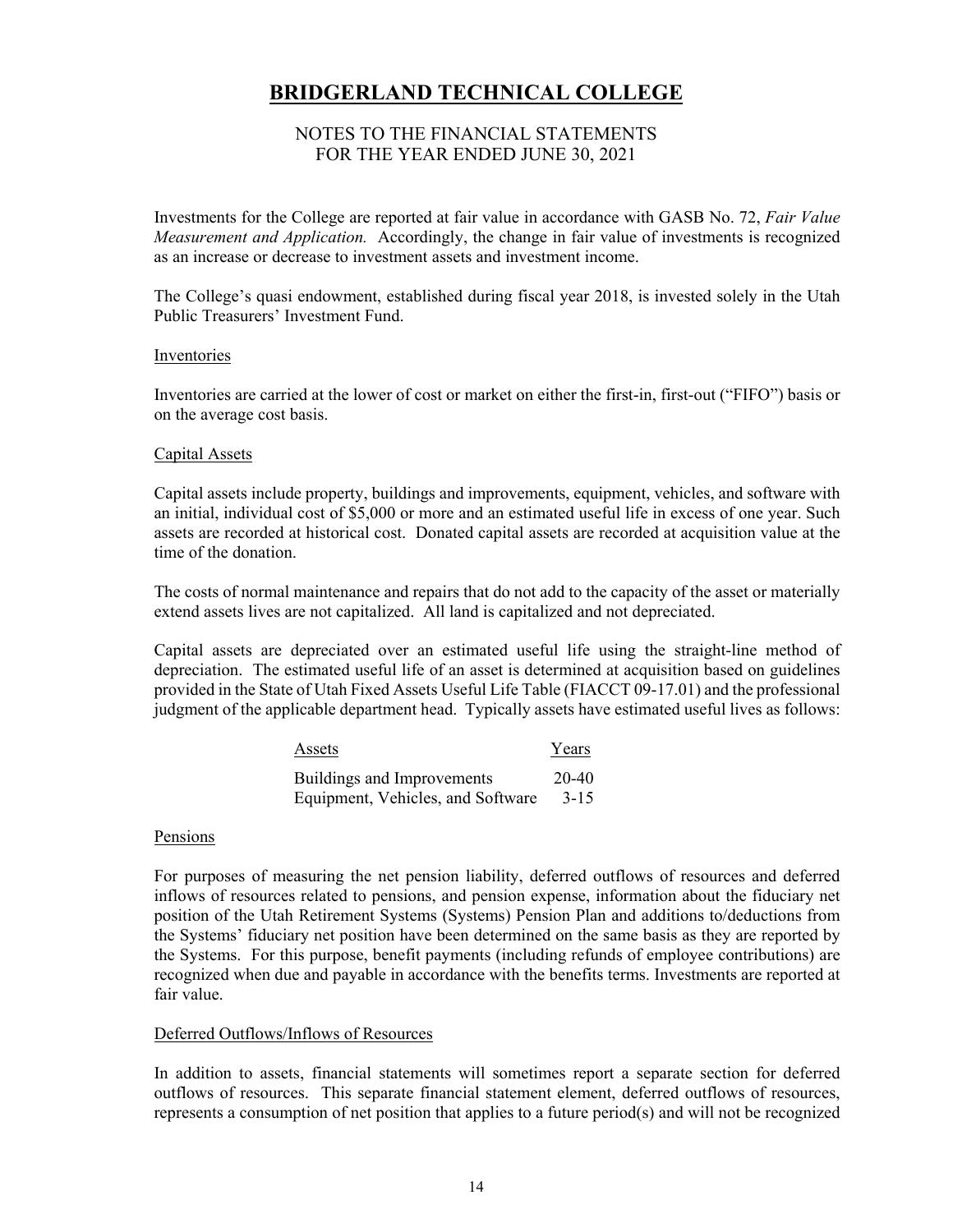### NOTES TO THE FINANCIAL STATEMENTS FOR THE YEAR ENDED JUNE 30, 2021

as an outflow of resources (expense/expenditure) until then. In addition to liabilities, the financial statements will sometimes report a separate section for deferred inflows of resources. This separate financial statement element, deferred inflows of resources, represents an acquisition of net position that applies to a future period(s) and will not be recognized as an inflow of resources (revenue) until that time.

#### NOTE 2. DEPOSITS AND INVESTMENTS

The State of Utah Money Management Council has the responsibility to advise the State Treasurer about investment policies, promote measures and rules that will assist in strengthening the banking and credit structure of the State, and review the rules adopted under the authority of the Money Management Act (*Utah Code*, Title 51, Chapter 7) that relate to the deposit and investment of public funds.

The College follows the requirements of the Utah Money Management Act (Act) in handling its depository and investment transactions. The Act requires the depositing of the College's funds in a qualified depository. The Act defines a qualified depository as any financial institution whose deposits are insured by an agency of the Federal Government and which has been certified by the State Commissioner of Financial Institutions as meeting the requirements of the Act and adhering to the rules of the Utah Money Management Council.

#### *Deposits*

#### *Custodial Credit Risk*

Custodial credit risk is the risk that, in the event of a bank failure, the College's deposits may not be returned to it. The College does not have a formal deposit policy for custodial credit risk. As of June 30, 2021, \$472,090 of the College's bank balance of \$762,612 was uninsured and uncollateralized.

#### *Investments*

The Act defines the types of securities authorized as appropriate investments for the College's funds and the conditions for making investment transactions. Investment transactions may be conducted only through qualified depositories, certified dealers, or directly with issuers of the investment securities.

Statutes authorize the College to invest in negotiable or nonnegotiable deposits of qualified or permitted depositories; repurchase and reverse repurchase agreements; commercial paper that is classified as "first tier" by two nationally recognized statistical rating organizations; bankers' acceptances; obligations of the United States Treasury including bills, notes, and bonds; obligations, other than mortgage derivative products, issued by U.S. Government sponsored enterprises (U.S. Agencies) such as the Federal Home Loan Bank System, Federal Home Loan Mortgage Corporation (Freddie Mac), and Federal National Mortgage Association (Fannie Mae); bonds, notes, and other evidence of indebtedness of political subdivisions of the State; fixed rate corporate obligations and variable rate securities rated "A" or higher, or the equivalent of "A" or higher, by two nationally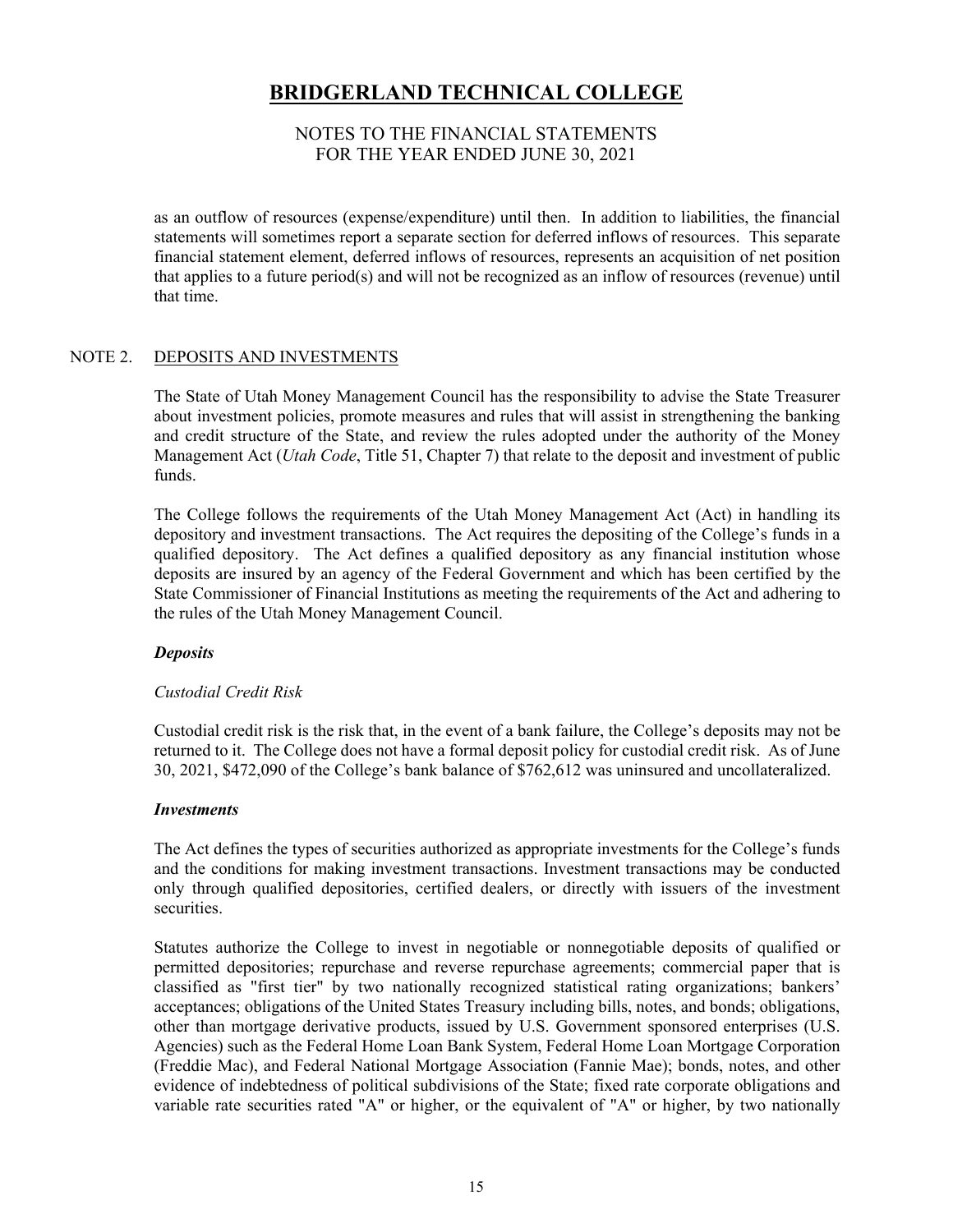### NOTES TO THE FINANCIAL STATEMENTS FOR THE YEAR ENDED JUNE 30, 2021

recognized statistical rating organizations; shares or certificates in a money market mutual fund as defined in the Act; reciprocal deposits and negotiable brokered certificates of deposit in accordance with the Act; and the Utah State Public Treasurers' Investment Fund (PTIF).

The Utah State Treasurer's Office operates the PTIF. The PTIF is available for investment of funds administered by any Utah public treasurer and is not registered with the Securities and Exchange Commission (SEC) as an investment company. The PTIF is authorized and regulated by the Act. The Act established the Money Management Council which oversees the activities of the State Treasurer and the PTIF and details the types of authorized investments. Deposits in the PTIF are not insured or otherwise guaranteed by the State of Utah, and participants share proportionally in any realized gains or losses on investments.

The College measures and records its investments using fair value measurement guidelines established by generally accepted accounting principles. These guidelines recognize a three-tiered fair value hierarchy, as follows:

- Level 1: Quoted prices for identical investments in active markets;
- Level 2: Observable inputs other than quoted market prices; and,
- Level 3: Unobservable inputs.

At June 30, 2021, the College had \$8,142,590 held in the PTIF. The College's investment in the PTIF was valued using Level 2 measurements by applying the June 30, 2021, fair value factor as calculated by the Utah State Treasurer, to its June 30 balance in the fund.

#### *Interest Rate Risk*

Interest rate risk is the risk that changes in interest rates will adversely affect the fair value of an investment. The College's policy for managing its exposure to fair value loss arising from increasing interest rates is to comply with the Act. Section 51-7-11 of the Act requires that the remaining term to maturity of investments may not exceed the period of availability of the funds to be invested. The Act further limits the remaining term to maturity on all investments in commercial paper, bankers' acceptances, fixed rate negotiable deposits, and fixed rate corporate obligations to  $270 \text{ days} - 15$ months or less. The Act further limits the remaining term to maturity on all investments in obligations of the United States Treasury; obligations issued by U.S. government sponsored enterprises; and bonds, notes, and other evidence of indebtedness of political subdivisions of the State to 10 years for institutions of higher education. In addition, variable rate negotiable deposits and variable rate securities may not have a remaining term to final maturity exceeding 3 years. As of June 30, 2021, the average maturity of the College's investments was:

|                               |             | Investment Maturities (in years) |
|-------------------------------|-------------|----------------------------------|
| Investment Type               | Fair Value  | Less than 1 year                 |
| <i>Debt Securities</i> - PTIF | \$8,142,590 | \$8,142,590                      |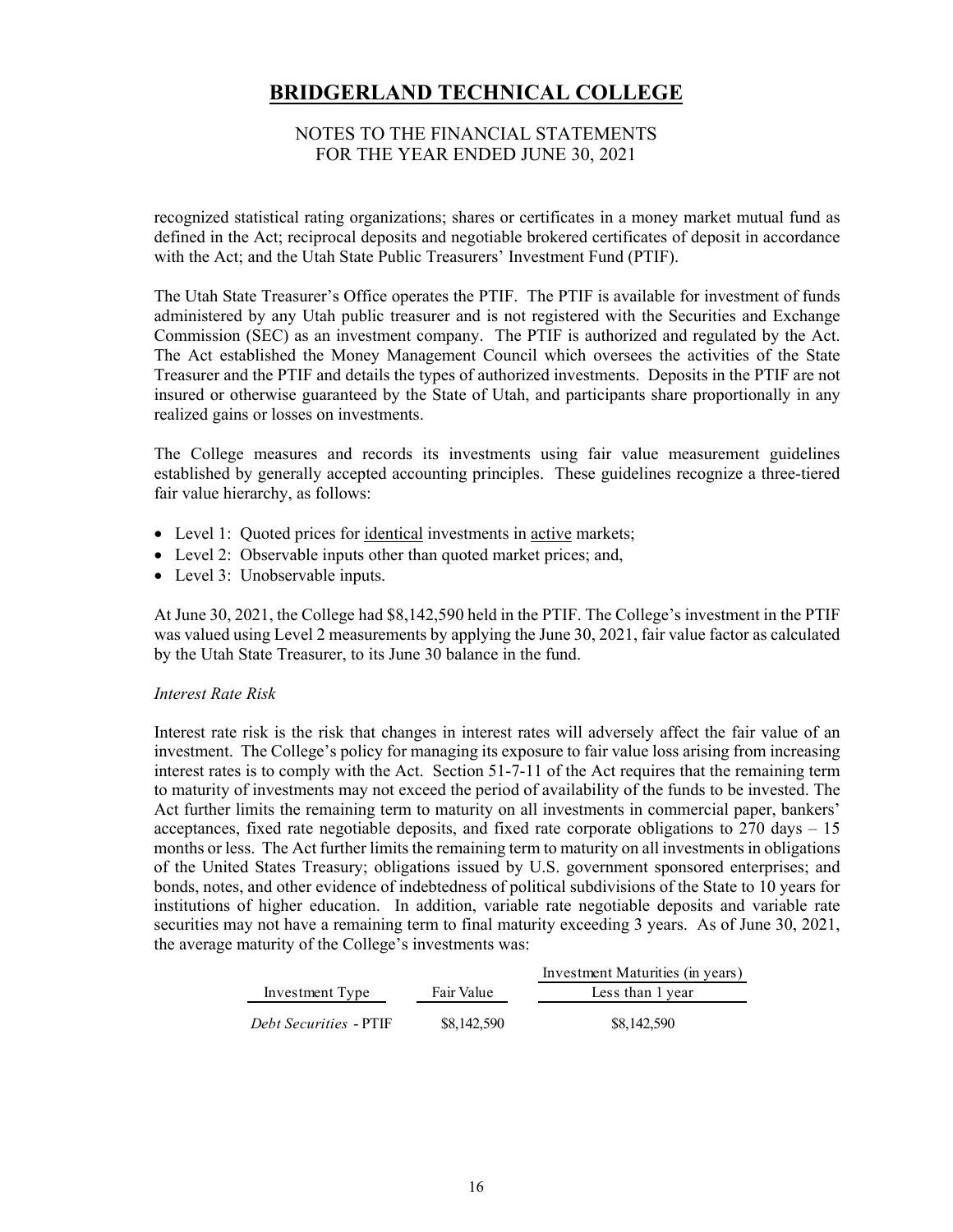### NOTES TO THE FINANCIAL STATEMENTS FOR THE YEAR ENDED JUNE 30, 2021

#### *Credit Risk*

Credit risk is the risk that an issuer or other counterparty to an investment will not fulfill its obligations. The College's policy for reducing its exposure to credit risk is to comply with the Act, as previously discussed. At June 30, 2021, the College's investments were all unrated.

#### NOTE 3. ACCOUNTS RECEIVABLE AND PAYABLE

The following schedule presents accounts receivable at June 30, 2021:

| <b>Student Tuition and Fees</b>               | 111,117  |
|-----------------------------------------------|----------|
| <b>Federal Grants and Contracts</b>           | 50,705   |
| State and Local Grants and Contracts          | 69,364   |
| Sales and Services of Educational Activities, |          |
| Auxiliary Enterprises, Miscellaneous          | 3,518    |
| Less Allowance for Doubtful Accounts          | (38,000) |
| <b>Total Accounts Receivable, net</b>         | 196,704  |
|                                               |          |
| Amounts Due From State Agencies               | 9,086    |
| <b>Total Due From State Agencies</b>          | 9.086    |

Accounts payable at June 30, 2021, consisted of vendor payments totaling \$336,686 and due to State agencies in the amount of \$29,775.

#### NOTE 4. CAPITAL ASSETS

Additions to capital assets include amounts paid by the College as well as additions paid for by the Utah Division of Facilities Construction and Management (DFCM). Capital asset activity for the fiscal year ended June 30, 2021, was as follows:

|                                                                                    | <b>Beginning</b><br><b>Additions</b><br><b>Balance</b> |                | <b>Reductions</b> | Ending<br><b>Balance</b> |  |
|------------------------------------------------------------------------------------|--------------------------------------------------------|----------------|-------------------|--------------------------|--|
| Construction/Implementation in Progress                                            | 220,088<br>S                                           | \$<br>103,800  | \$<br>28.494      | 295,394<br>S             |  |
| Land                                                                               | 1,580,000                                              |                |                   | 1,559,252                |  |
| Buildings and Improvements                                                         | 32,754,648                                             | 3,217,009      |                   | 35,971,657               |  |
| Equipment and Software                                                             | 7,851,207                                              | 780,102        | 417,929           | 8,213,380                |  |
| Total                                                                              | 42,405,943                                             | 4.100.911      | 467,171           | 46,039,683               |  |
| Less Accumulated Depreciation: Buildings,<br>Improvements, Equipment, and Software | (25,656,222)                                           | (1,622,248)    | (354, 611)        | (26,923,859)             |  |
| Net Capital Assets                                                                 | 16,749,721                                             | 2,478,663<br>S | \$<br>112,560     | 19, 115, 824             |  |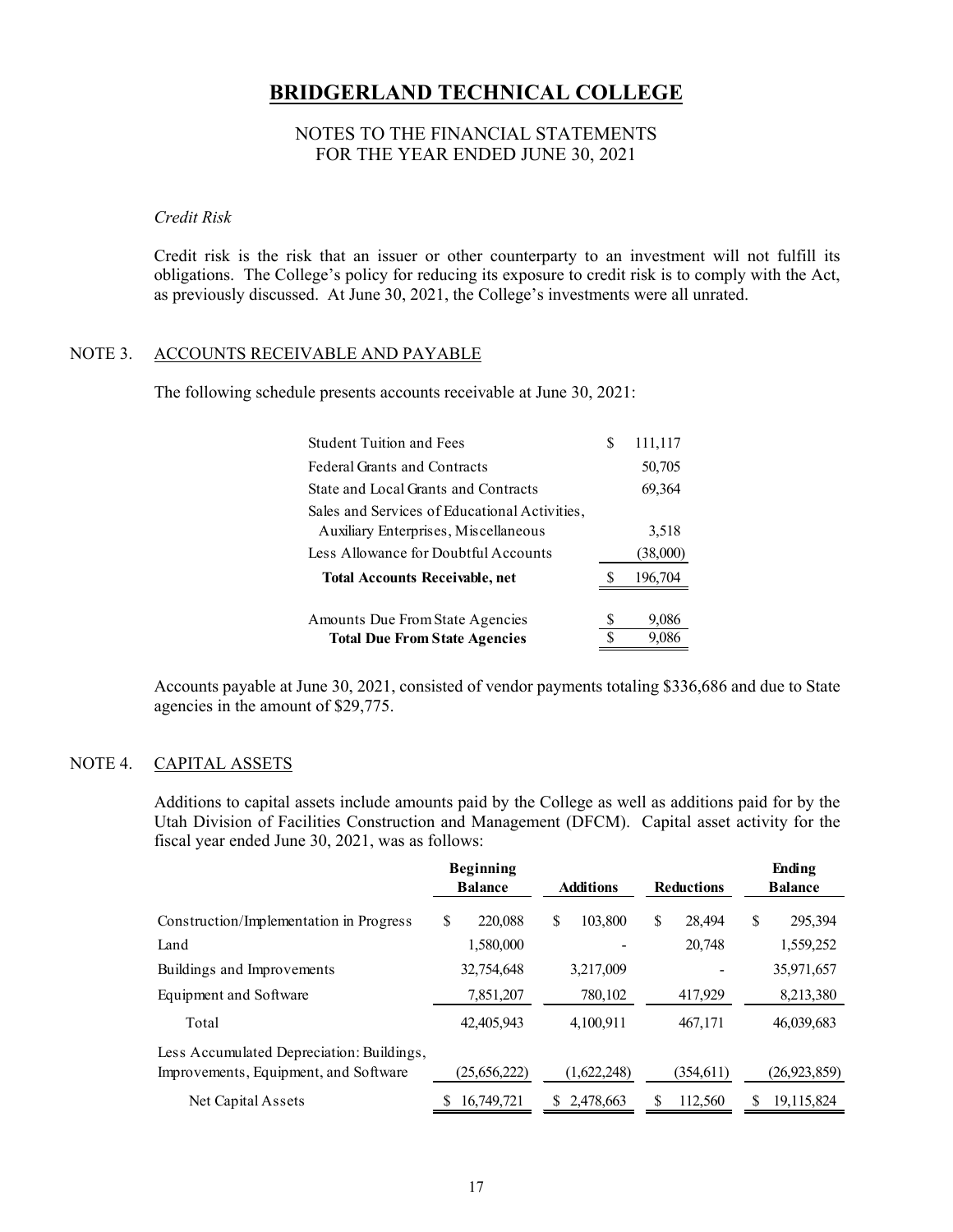### NOTES TO THE FINANCIAL STATEMENTS FOR THE YEAR ENDED JUNE 30, 2021

#### NOTE 5. LEASE OBLIGATIONS

The College did not have any capital or operating leases as of June 30, 2021.

### NOTE 6. LONG-TERM LIABILITIES

The following is a summary of the changes to the College's long-term liabilities during the fiscal year ended June 30, 2021:

|                                     | <b>Beginning</b><br><b>Balance</b> | <b>Additions</b>         | <b>Reductions</b> | Ending<br><b>Balance</b> | Due Within<br><b>One Year</b> |
|-------------------------------------|------------------------------------|--------------------------|-------------------|--------------------------|-------------------------------|
| Termination Benefits                | 423,306                            | 183,274                  | \$124,869         | \$<br>481.711            | \$212,296                     |
| Compensated Absences                | 795,304                            | 239,538                  | 336,172           | 698,670                  | 219,874                       |
| Net Pension Liability               | 3,556,234                          | $\overline{\phantom{a}}$ | 3,551,343         | 4.891                    |                               |
| <b>Total Noncurrent Liabilities</b> | \$4,774,844                        | 422,812                  | \$4,012,384       | 1,185,272                | 432,170                       |

### NOTE 7. TERMINATION BENEFITS

In accordance with the College's Early Retirement Incentive Policy, benefits-eligible employees (1) whose accumulated age and years of service in the Utah Retirement Systems (URS) or Alternate Retirement Plan equal or exceed 75, (2) who have at least five years of service at the College, (3) who meet the eligibility requirements for retirement under rules established by the URS or are eligible to retire and withdraw funds from the Alternate Retirement Plan without an early withdrawal penalty as determined by IRS (typically age 59  $\frac{1}{2}$ ), and (4) who actually retire prior to reaching the age of eligibility for unreduced social security benefits (typically age 65), may apply for participation in the College's Voluntary Early Retirement Incentive Program.

Entrance or participation in the Voluntary Early Retirement Incentive Program is strictly voluntary and is not a right or entitlement but is a privilege available to benefits-eligible, salaried employees who apply for and receive approval from the College's administration.

The Voluntary Early Retirement Incentive Program provides for two types of incentives: (1) a stipend incentive and (2) a health insurance coverage incentive. The College's administration has the option of approving the incentives independent of each other or may approve a mix of both incentives depending on the facts and circumstances of the individual situation consistent with the overall theory behind the availability of the incentives.

The incentive stipend, when approved, results in a lump-sum payment first as an employer-paid purchase of service credits to the URS if the employee is eligible and next as an employer-paid contribution directly to the employee's 401(k) and/or 457 up to approved IRS limitations. The incentive health insurance coverage is provided for a maximum of 60 months or when the employee reaches the age of eligibility for full Medicare coverage (presumably 65), whichever occurs first.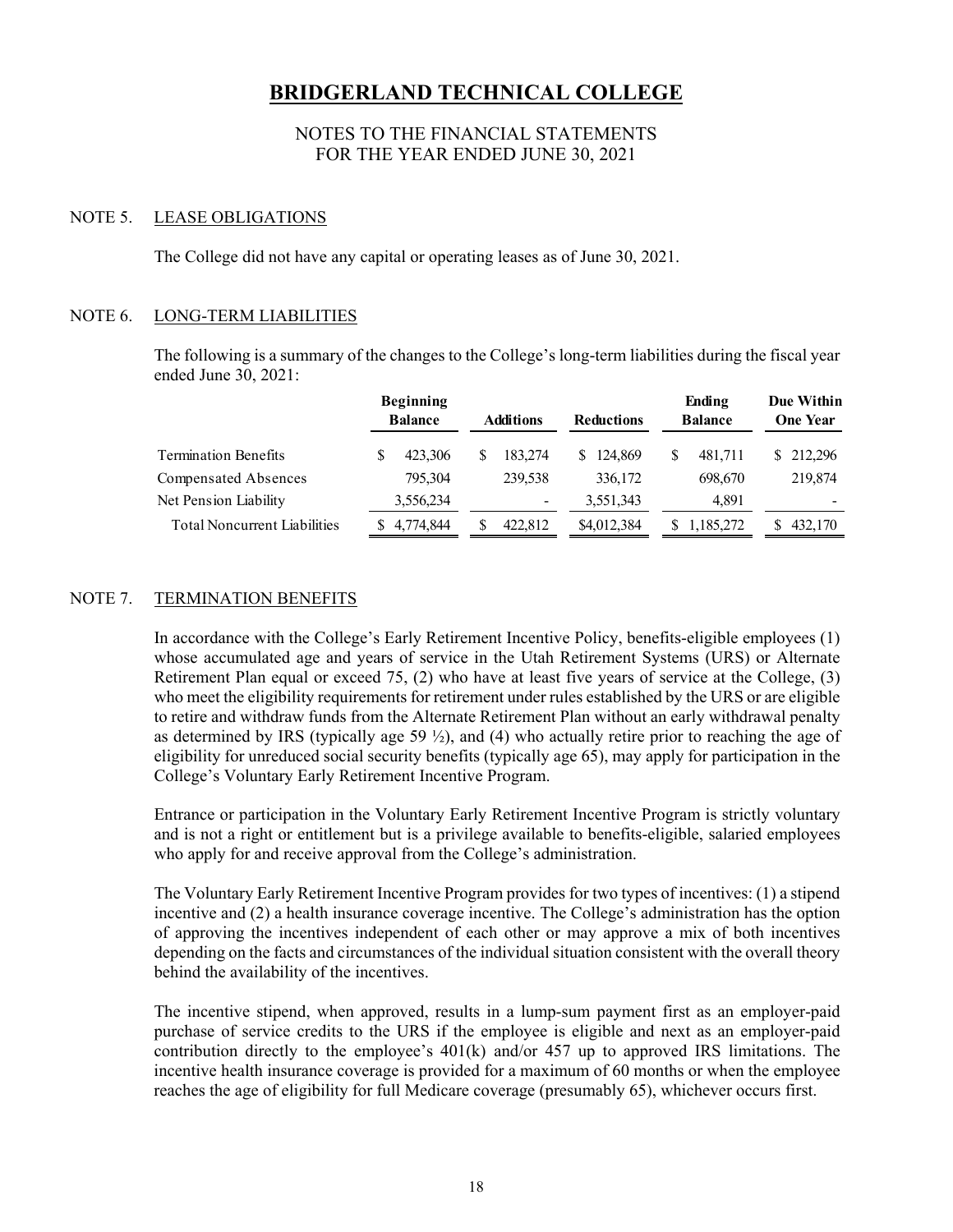### NOTES TO THE FINANCIAL STATEMENTS FOR THE YEAR ENDED JUNE 30, 2021

These benefits are funded by the College on a pay-as-you-go basis. At June 30, 2021, there were eight retirees approved for benefits under the Voluntary Early Retirement Incentive Program.

The College accrues and reports retirement incentive amounts equal to the projected total benefit obligation in the year in which the individual retires. These benefits are accrued as qualified employees apply for and are approved for this retirement option. The College has recorded a liability for the cost of these benefits at their current cost plus projected increases expected based on historical data for health care inflationary trends which has been estimated at 10.00 percent. The cumulative accrued retirement incentive plan liability as of June 30, 2021, totaled \$481,711.

#### NOTE 8. RETIREMENT PLANS

The College provides retirement benefits to all benefits-eligible employees in accordance with the requirements of Title 49 of the *Utah Code*, Annotated, 1953, as amended*.* Employees participate in the Utah Retirement Systems (Systems) and/or an alternate defined contribution plan depending on hire date and employee classification.

#### **Defined Benefit Plans**

The Systems are comprised of the following pension trust funds, which are multiple-employer, costsharing public employee retirement systems:

- Public Employees Noncontributory Retirement System (Noncontributory System);
- Tier 2 Public Employees Contributory Retirement System (Tier 2 Public Employees System).

The Tier 2 Public Employees System became effective July 1, 2011. All eligible employees beginning on or after July 1, 2011, who have no previous service credit with any of the Systems, are members of the Tier 2 Public Employees System.

The Systems are established and governed by the respective sections of Title 49 of the *Utah Code*. The Systems' defined benefit plans are amended statutorily by the State Legislature. The Utah State Retirement Office Act in Title 49 provides for the administration of the Systems under the direction of the Utah State Retirement Board (Board), whose members are appointed by the Governor. The Systems are fiduciary funds defined as pension (and other employee benefit) trust funds. The Systems are a component unit of the State of Utah. Title 49 of the *Utah Code* grants the authority to establish and amend the benefit terms.

The Systems issue a publicly available financial report that can be obtained by writing to the Utah Retirement Systems, 560 E. 200 S., Salt Lake City, Utah 84102 or visiting the website: www.urs.org/general/publications.

#### Benefits Provided

The Systems provide retirement, disability, and death benefits. Retirement benefits are as follows: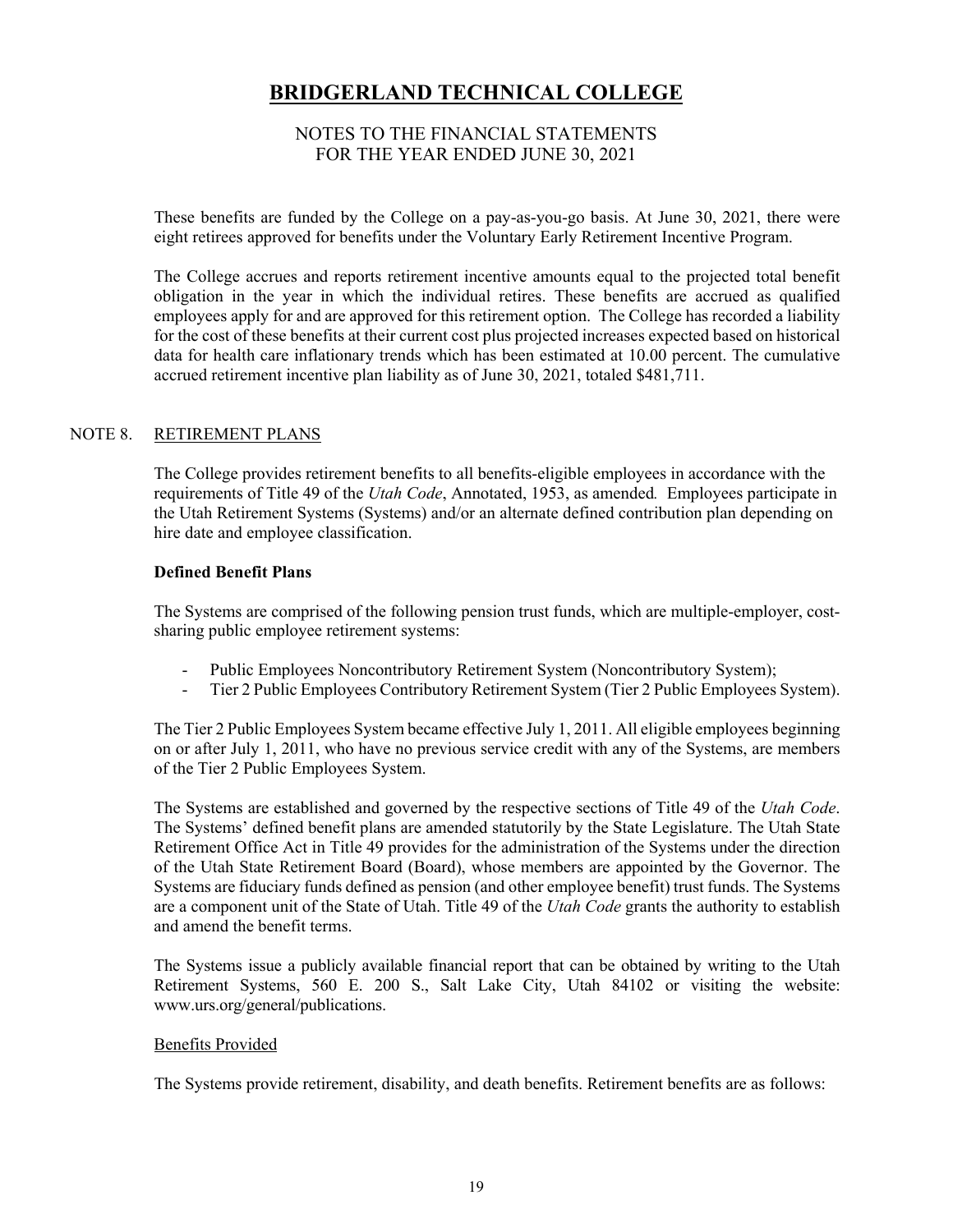### NOTES TO THE FINANCIAL STATEMENTS FOR THE YEAR ENDED JUNE 30, 2021

| <b>System</b>                  | Final<br><b>Average Salary</b> | <b>Years of Service Required</b><br>and/or<br>Age Eligible for Benefit                                | <b>Benefit Percent</b><br>per Year of Service | $COLA**$      |
|--------------------------------|--------------------------------|-------------------------------------------------------------------------------------------------------|-----------------------------------------------|---------------|
| Noncontributory System         | Highest 3 years                | 30 years any age<br>$25$ years any age*<br>20 years age $60*$<br>10 years age $62*$<br>4 years age 65 | $2\%$ per year<br>all years                   | Up to $4\%$   |
| Tier 2 Public Employees System | Highest 5 years                | 35 years any age<br>20 years age $60*$<br>10 years age $62*$<br>4 years age 65                        | $1.5\%$ per year<br>all years                 | Up to $2.5\%$ |

*\* with actuarial reductions*

*\*\* All post-retirement cost-of-living adjustments are non-compounding and are based on the original benefit. The cost-of-living adjustments are also limited to the actual Consumer Price Index (CPI) increase for the year, although unused CPI increases not met may be carried forward to subsequent years.*

#### Contributions

As a condition of participation in the Systems, employers and/or employees are required to contribute certain percentages of salary and wages as authorized by statute and specified by the Systems' Board. Contributions are actuarially determined as an amount that, when combined with employee contributions (where applicable), is expected to finance the costs of benefits earned by employees during the year, with an additional amount to finance any unfunded actuarial accrued liability. Contribution rates as of June 30, 2021, are as follows:

|                                | Paid by      | College      |
|--------------------------------|--------------|--------------|
|                                | College      | Contribution |
|                                | for Employee | Rate         |
|                                |              |              |
| Noncontributory System         | N/A          | 22.19        |
| Tier 2 Public Employees System | N/A          | 19.13        |

Tier 2 rates include a statutory required contribution to finance the unfunded actuarial accrued liability of the Tier 1 plans.

For fiscal year ended June 30, 2021, the employer and employee contributions to the Systems were as follows:

|                                | College              | <b>Employee</b>          |
|--------------------------------|----------------------|--------------------------|
|                                | <b>Contributions</b> | <b>Contributions</b>     |
| Noncontributory System         | 910.592              | N/A                      |
| Tier 2 Public Employees System | 109,016              | $\overline{\phantom{0}}$ |
| <b>Total Contributions</b>     | 1,019,608            | $\overline{\phantom{a}}$ |

Contributions reported are the URS Board approved required contributions by System. Contributions in the Tier 2 Systems are used to finance the unfunded liabilities in the Tier 1 Systems.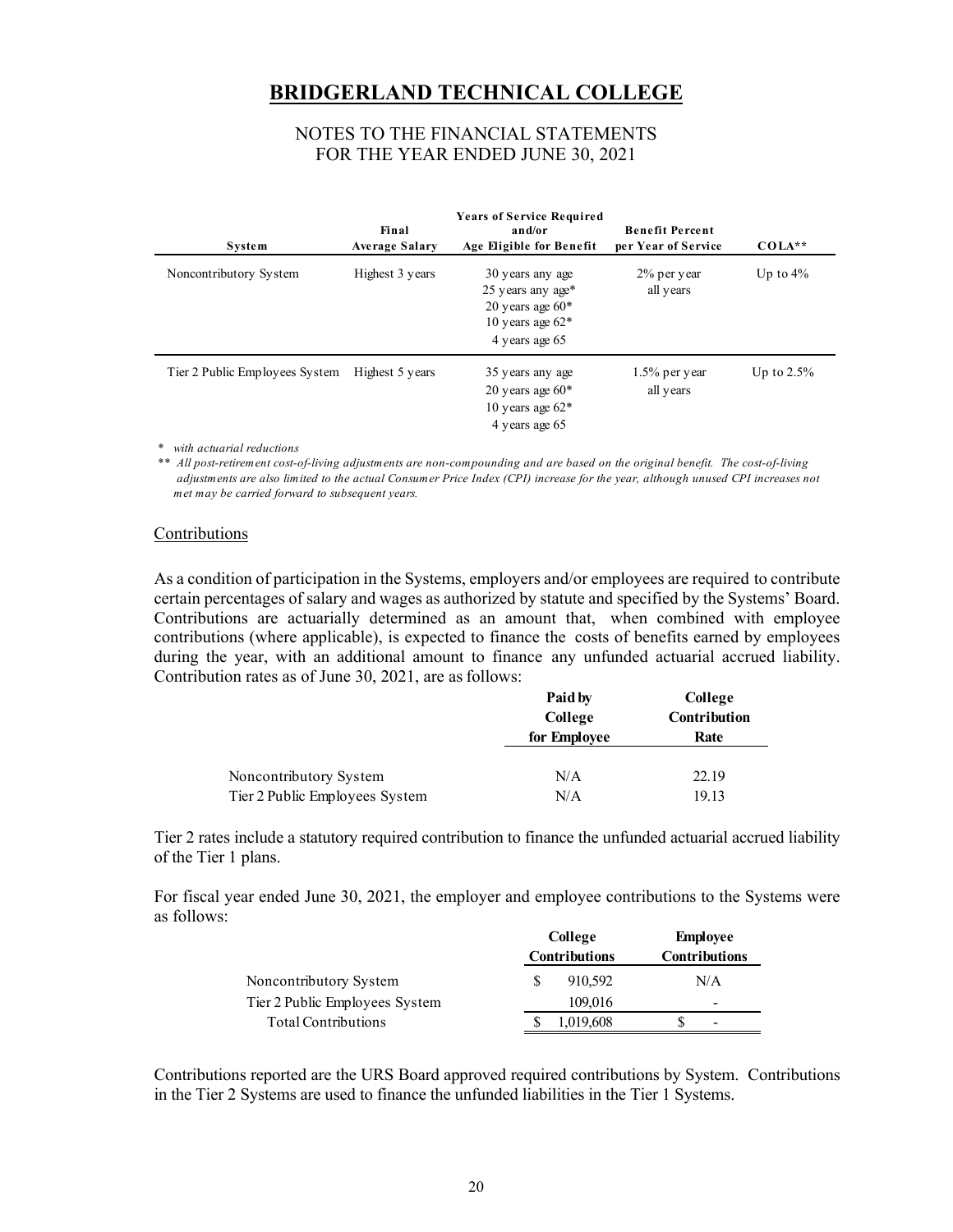### NOTES TO THE FINANCIAL STATEMENTS FOR THE YEAR ENDED JUNE 30, 2021

At June 30, 2021, the College reported a net pension asset of \$1,936,972 and a net pension liability of \$4,891.

|                                     | Asset       | Liability | Net Pension Net Pension Proportionate Share Proportionate Share<br>December 31, 2020 | December 31, 2019 | Change<br>(Decrease) |
|-------------------------------------|-------------|-----------|--------------------------------------------------------------------------------------|-------------------|----------------------|
| Noncontributory System              |             | $\sim$    | 1.9639043%                                                                           | 0.1597078%        | 1.8041965%           |
| Tier 2 Public Employees System      | -           | 4.891     | 0.0340092%                                                                           | 0.0355827%        | $(0.0015735)\%$      |
| Total Net Pension Asset / Liability | \$1,936,972 | 4.891     |                                                                                      |                   |                      |

The net pension asset and liability were measured as of December 31, 2020. The total pension liability used to calculate the net pension asset and liability was determined by an actuarial valuation as of January 1, 2020, and rolled forward using generally accepted actuarial procedures. The proportion of the net pension asset and liability is equal to the ratio of the employer's actual contributions to the Systems during the plan year over the total of all employer contributions to the System during the plan year.

For the year ended June 30, 2021, the College recognized pension expense of (\$1,232,703).

At June 30, 2021, the College's portion of the reported deferred outflows of resources and deferred inflows of resources related to pensions were from the following sources:

|                                                                                                         |   | <b>Deferred Outflows</b><br>of Resources | <b>Deferred Inflows</b><br>of Resources |  |
|---------------------------------------------------------------------------------------------------------|---|------------------------------------------|-----------------------------------------|--|
| Differences between expected and actual experience                                                      | S | 645,763                                  | \$<br>31,647                            |  |
| Changes in assumptions                                                                                  |   | 64,220                                   | 178                                     |  |
| Net difference between projected and actual earnings<br>on pension plan investments                     |   |                                          | 2,620,906                               |  |
| Changes in proportion and differences between contributions<br>and proportionate share of contributions |   | 806,308                                  | 3,198,016                               |  |
| Contributions subsequent to the measurement date                                                        |   | 531,106                                  |                                         |  |
| <b>Total</b>                                                                                            |   | \$2,047,397                              | 5,850,747                               |  |

Of the amount reported as deferred outflows of resources related to pensions, \$531,106 resulted from contributions made by the College prior to its fiscal year end, but subsequent to the measurement date of December 31, 2020. These contributions will be recognized as a reduction of the net pension liability in the upcoming fiscal year. Other amounts reported as deferred outflows of resources and deferred inflows of resources related to pensions will be recognized as pension expense as follows:

| Year Ending December 31, | <b>Deferred Outflows (Inflows)</b><br>of Resources |
|--------------------------|----------------------------------------------------|
| 2021                     | (773, 282)<br>S                                    |
| 2022                     | (1,824,565)                                        |
| 2023                     | (1,323,937)                                        |
| 2024                     | (421, 257)<br>S                                    |
| 2025                     | 1,606<br>S                                         |
| Thereafter               | S                                                  |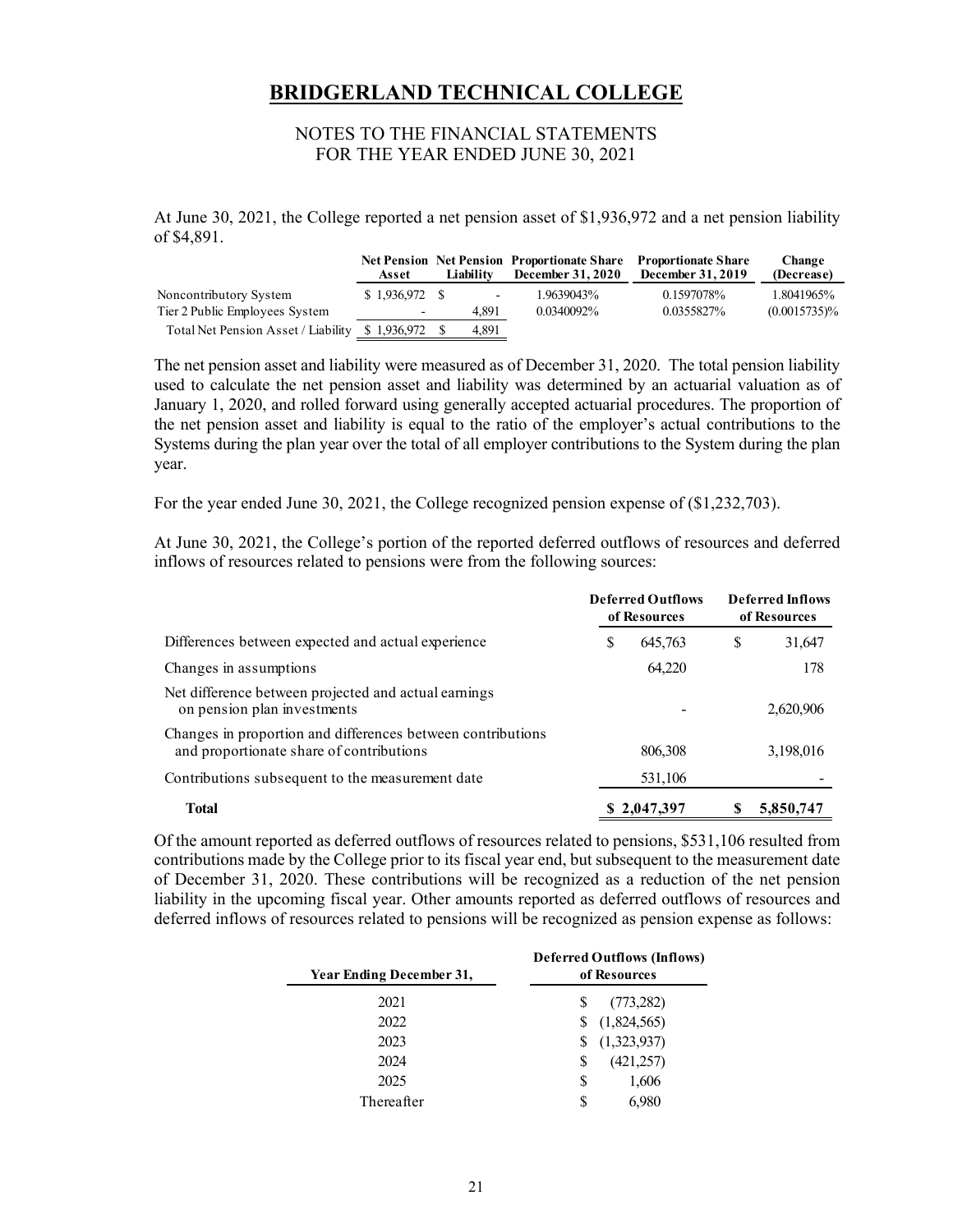### NOTES TO THE FINANCIAL STATEMENTS FOR THE YEAR ENDED JUNE 30, 2021

#### Actuarial Assumptions

The total pension liability in the December 31, 2020, actuarial valuation was determined using the following actuarial assumptions, applied to all periods included in the measurement:

| Inflation                 | 2.50 percent                                          |
|---------------------------|-------------------------------------------------------|
| Salary Increases          | $3.25 - 9.75$ percent, average, including inflation   |
| Investment Rate of Return | 6.95 percent, net of pension plan investment expense, |
|                           | including inflation                                   |

Mortality rates were adopted from an actuarial experience dated January 1, 2020. The retired mortality tables are developed using Systems' retiree experience and are based upon gender, occupation, and age as appropriate with projected improvement using 80 percent of the ultimate rates from the MP-2019 improvement assumption using a base year of 2020. The mortality assumption for active members is the PUB-2010 Employee Mortality Table for public employees, teachers, and public safety members, respectively.

The actuarial assumptions used in the January 1, 2020, valuation were based on the results of an actuarial experience study for the five year period ending December 31, 2019.

The long-term expected rate of return on pension plan investments was determined using a buildingblock method in which best estimate ranges of expected future real rates of return (expected returns, net of pension plan investment expense and inflation) are developed for each major asset class and is applied consistently to each defined benefit pension plan. These ranges are combined to produce the long-term expected rate of return by weighting the expected future real rates of return by the target asset allocation percentage and by adding expected inflation. The target allocation and best estimates of arithmetic real rates of return for each major asset class are summarized in the following table:

|                           | <b>Expected Return Arithmetic Basis</b>  |                                               |                                                                      |  |  |  |  |  |
|---------------------------|------------------------------------------|-----------------------------------------------|----------------------------------------------------------------------|--|--|--|--|--|
| <b>Asset Class</b>        | <b>Target Asset</b><br><b>Allocation</b> | <b>Real Return</b><br><b>Arithmetic Basis</b> | Long-Term<br><b>Expected Portfolio</b><br><b>Real Rate of Return</b> |  |  |  |  |  |
| <b>Equity Securities</b>  | 37%                                      | $6.30\%$                                      | 2.33%                                                                |  |  |  |  |  |
| Debt Securities           | 20%                                      | $0.00\%$                                      | $0.00\%$                                                             |  |  |  |  |  |
| Real Assets               | 15%                                      | 6.19%                                         | $0.93\%$                                                             |  |  |  |  |  |
| Private Equity            | 12%                                      | $9.50\%$                                      | $1.14\%$                                                             |  |  |  |  |  |
| Absolute Return           | 16%                                      | 2.75%                                         | 0.44%                                                                |  |  |  |  |  |
| Cash and Cash Equivalents | $0\%$                                    | $0.00\%$                                      | $0.00\%$                                                             |  |  |  |  |  |
| <b>Totals</b>             | 100%                                     |                                               | 4.84%                                                                |  |  |  |  |  |
|                           | Inflation                                |                                               | 2.50%                                                                |  |  |  |  |  |
|                           | Expected Arithmetic Nominal Return       | 7.34%                                         |                                                                      |  |  |  |  |  |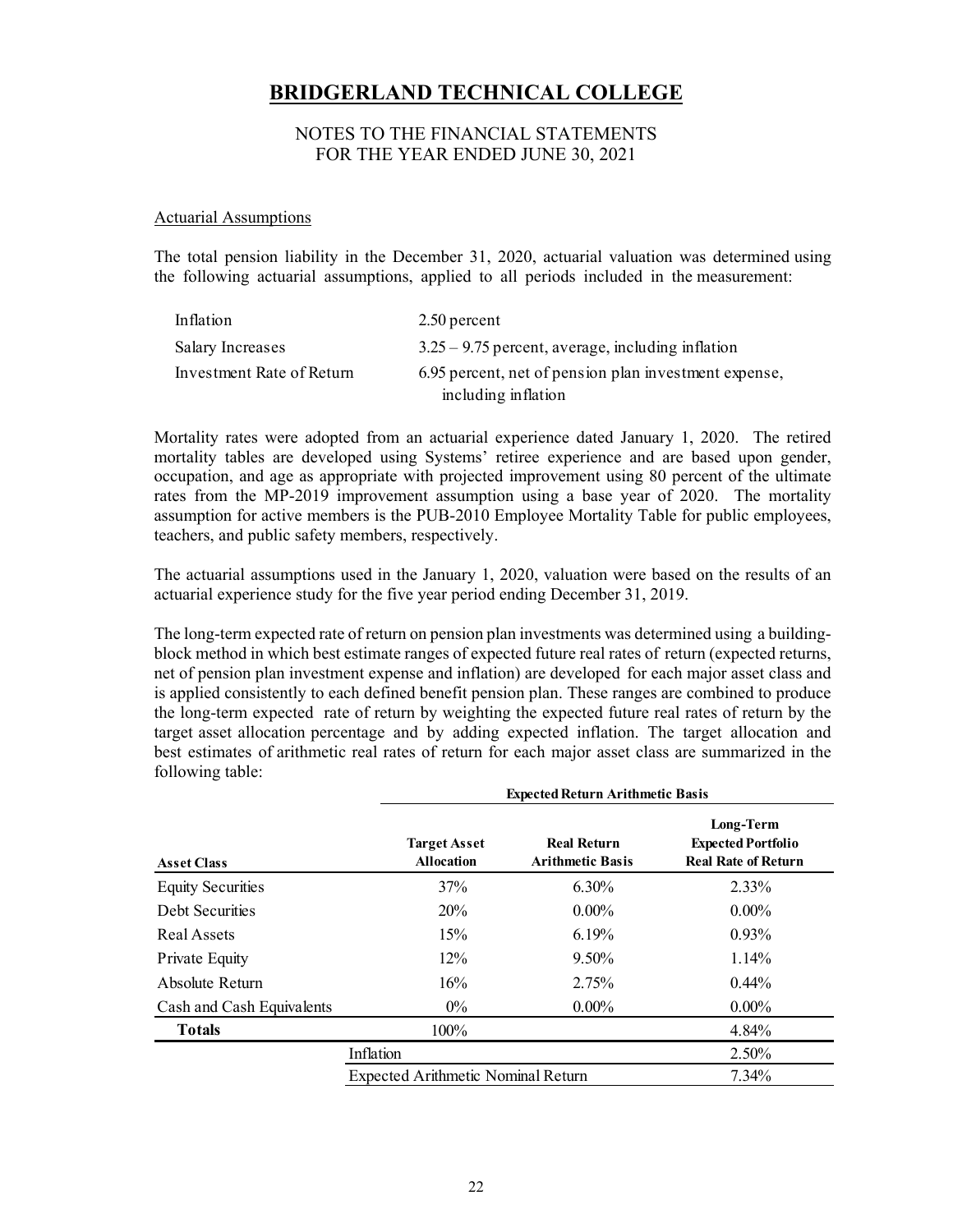### NOTES TO THE FINANCIAL STATEMENTS FOR THE YEAR ENDED JUNE 30, 2021

The 6.95% assumed investment rate of return is comprised of an inflation rate of 2.50%, and a real return of 4.45% that is net of investment expense.

#### Discount Rate

The discount rate used to measure the total pension liability was 6.95 percent. The projection of cash flows used to determine the discount rate assumed that employee contributions will be made at the current contribution rate and that contributions from all participating employers will be made at contractually required rates that are actuarially determined and certified by the Systems' Board. Based on those assumptions, the pension plan's fiduciary net position was projected to be available to make all projected future benefit payments of current, active, and inactive employees. Therefore, the long-term expected rate of return on pension plan investments was applied to all periods of projected benefit payments to determine the total pension liability. The discount rate does not use the Municipal Bond Index Rate. The discount rate remained the same at 6.95 percent from the prior measurement period.

#### Sensitivity of the Proportionate Share of the Net Pension (asset) / liability to Changes in the Discount Rate

The following presents the proportionate share of the net pension (asset)/liability calculated using the discount rate of 6.95 percent, as well as what the proportionate share of the net pension (asset)/liability would be if it were calculated using a discount rate that is 1 percentage point lower (5.95 percent) or 1 percentage point higher (7.95 percent) than the current rate:

|                                | 1% Decrease  | <b>Discount Rate</b> | 1% Increase   |
|--------------------------------|--------------|----------------------|---------------|
| <b>System</b>                  | $(5.95\%)$   | $(6.95\%)$           | $(7.95\%)$    |
| Noncontributory System         | \$ 3,488,178 | (1,936,972)          | \$(6,442,116) |
| Tier 2 Public Employees System | 82,309       | 4.891                | (54,331)      |
| Total                          | \$ 3,570,487 | (1,932,081)          | \$(6,496,447) |

Detailed information about the pension plan's fiduciary net position is available in the Systems' separately issued financial report.

#### Changes in Assumptions

There were a number of demographic assumptions (e.g. rates of termination, disability, retirement, as well as an updated mortality and salary increase assumption) updated for use in the January 1, 2020, actuarial valuation. These assumption updates were adopted by the Utah State Retirement Board as a result of an Actuarial Experience Study performed for the Utah Retirement Systems. In aggregate, those assumption changes resulted in a \$201 million increase in the total pension liability, which is about 0.50 percent of the total pension liability as of December 31, 2019, for all systems combined. The Actuarial Experience Study report as of December 31, 2019, provides detailed information regarding those assumption changes, which may be accessed online at newsroom.urs.org under the "Retirement Office" column using the "Reports and Stats" tab.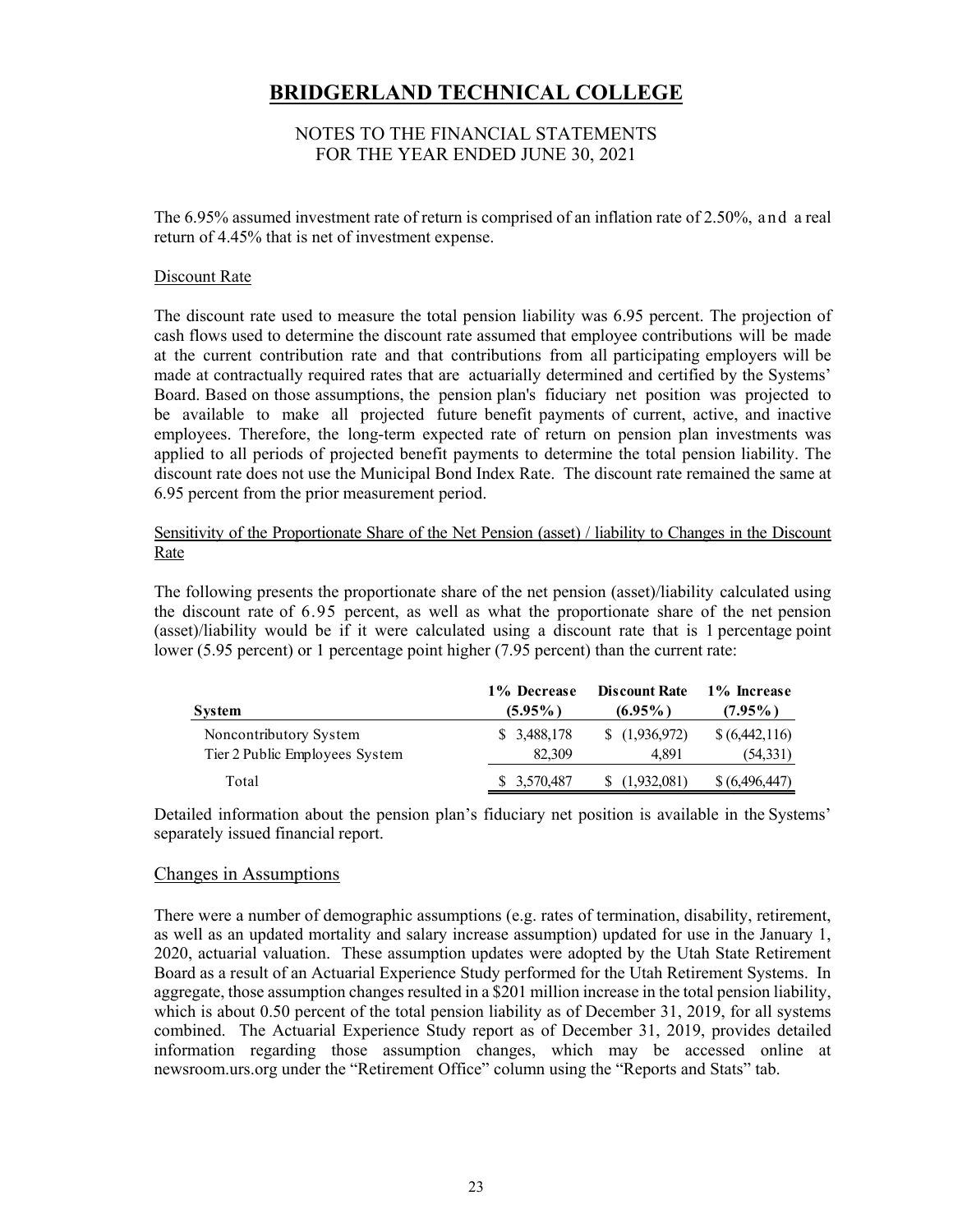### NOTES TO THE FINANCIAL STATEMENTS FOR THE YEAR ENDED JUNE 30, 2021

#### **Defined Contribution Plans**

The College offers employees the choice between a 401(k) defined contribution plan through the Utah Retirement Systems (Systems) or the Utah Interlocal Educational Benefits Trust (UIEBT).

In September of 2011, eligible employees voted to discontinue participation in Social Security Administration as allowed under the guidelines of Section 218 of the Social Security Act. As a result, beginning in October of 2011, the College began contributing an additional 6.20 percent of these eligible employees' salaries into their respective 401(k) accounts.

The College also contributes 1.50 percent of eligible employees' gross earnings to the respective contribution plan for Tier 1 and Tier 2 Systems' participants. Employees who participate in the Tier 2 plan have two options. The first option is the Hybrid Plan, which requires an employer to pay 20.02 percent, of which 19.13 percent is a retirement contribution and the balance of 0.89 percent is contributed to the employee's contribution plan. If the retirement contribution rises above 20.02 percent as published by the Systems each year, then there will not be a defined contribution and the employee is required to pay the difference for the retirement contribution. The second option is the DC Only Plan, which requires the employer to pay 20.02 percent of which 10.02 percent is a retirement contribution and the remainder 10.00 percent is contributed to the employee's contribution plan. Tier 2 retirement rates include a statutory required contribution to finance the unfunded actuarial accrued liability of Tier 1 plans.

Employer contributions by the College to the Systems for the year ended June 30, 2021, totaled \$397,795. Under certain IRS and plan restrictions, employees can make additional contributions. Contributions by College employees for the year ended June 30, 2021, totaled \$346,300.

Employees may also participate in an IRS 457 deferred compensation plan offered through the Systems. Employee contributions toward this plan for the year ended June 30, 2021, totaled \$35,633.

For employees covered by the alternate defined contribution plan administered by UIEBT, the College contributes 14.20 percent of eligible employees' gross earnings. Employer contributions toward this plan for the year ended June 30, 2021, totaled \$330,300.

#### NOTE 9. COMPENSATED ABSENCES

The College accrues and reports annual leave in the year earned. Benefits-eligible employees are eligible for one day (1.00) of paid annual leave per month for the first five years of employment, one and a quarter days (1.25) per month for the next five years of employment, and one and a half days (1.50) per month after that. Effective January 1, 2009, annual leave carryover was suspended. Employees retained accumulated annual leave earned prior to this date. For fiscal years 2020 and 2021, employees were allowed to accrue unused annual leave at a rate of 10.00 percent of the total amount of annual leave earned during each fiscal year.

Upon termination, the cash value of accumulated unused annual leave calculated by multiplying the employee's current hourly rate by the number of accrued hours of annual leave will be paid directly to the employee's 401(k)/457 plan account as an employer paid contribution, subject to the IRS rules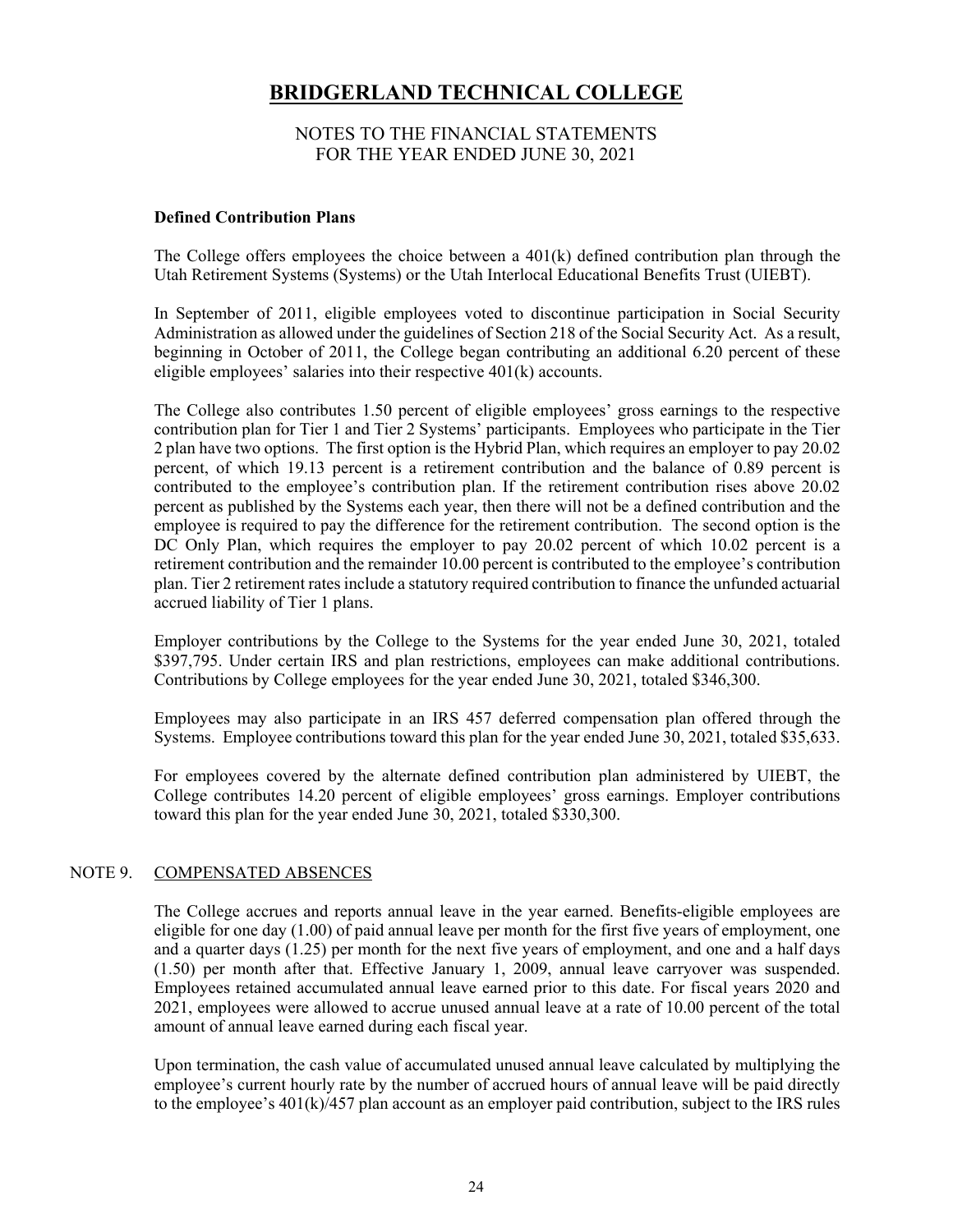### NOTES TO THE FINANCIAL STATEMENTS FOR THE YEAR ENDED JUNE 30, 2021

and regulations and rules set by the respective defined contribution plan. Any excess or remaining benefit will be distributed to the employee as taxable compensation.

#### NOTE 10. CONTINGENT LIABILITIES

The College has received notice of various legal actions arising out of the normal course of business. The College is vigorously contesting all of these matters, but as of this date, it is not possible to estimate the outcome or the financial impact an adverse ruling on these actions would have upon the College. In the opinion of management, the ultimate resolution of these matters will not have a material adverse effect upon the College's financial position.

The College participates in certain federal grant programs that are subject to financial and compliance audits by the grantor or its representative. Such audits could lead to the grantor agency requesting reimbursement for any disallowed expenditures under the grant terms. Management believes such program review disallowances, if any, will not be material.

#### NOTE 11. RISK MANAGEMENT

The College maintains insurance coverage for general, automobile, personal injury, errors and omissions, employee dishonesty and malpractice liability through policies administered by the Utah State Risk Management Fund (the Fund). The College also has replacement cost insurance on its buildings and contents against all insurable risks of direct physical loss or damage with the Fund. This all-risk insurance coverage provides for repair or replacement of damaged or stolen College property on a replacement cost basis subject to a \$1,000 deductible per occurrence. All College employees are covered by workers compensation insurance administered by the Workers Compensation Fund of Utah.

#### NOTE 12. RELATED PARTIES

The College entered into an operating and maintenance agreement with the State of Utah, acting through the Utah Division of Facilities Construction and Management (DFCM) for the Brigham City Branch Campus building. This agreement is renewable on a yearly basis on June 30. As of June 30, 2021, the contract had been renewed effective until June 30, 2022. During fiscal year 2021, the College paid a total of \$296,884 to DFCM under this agreement.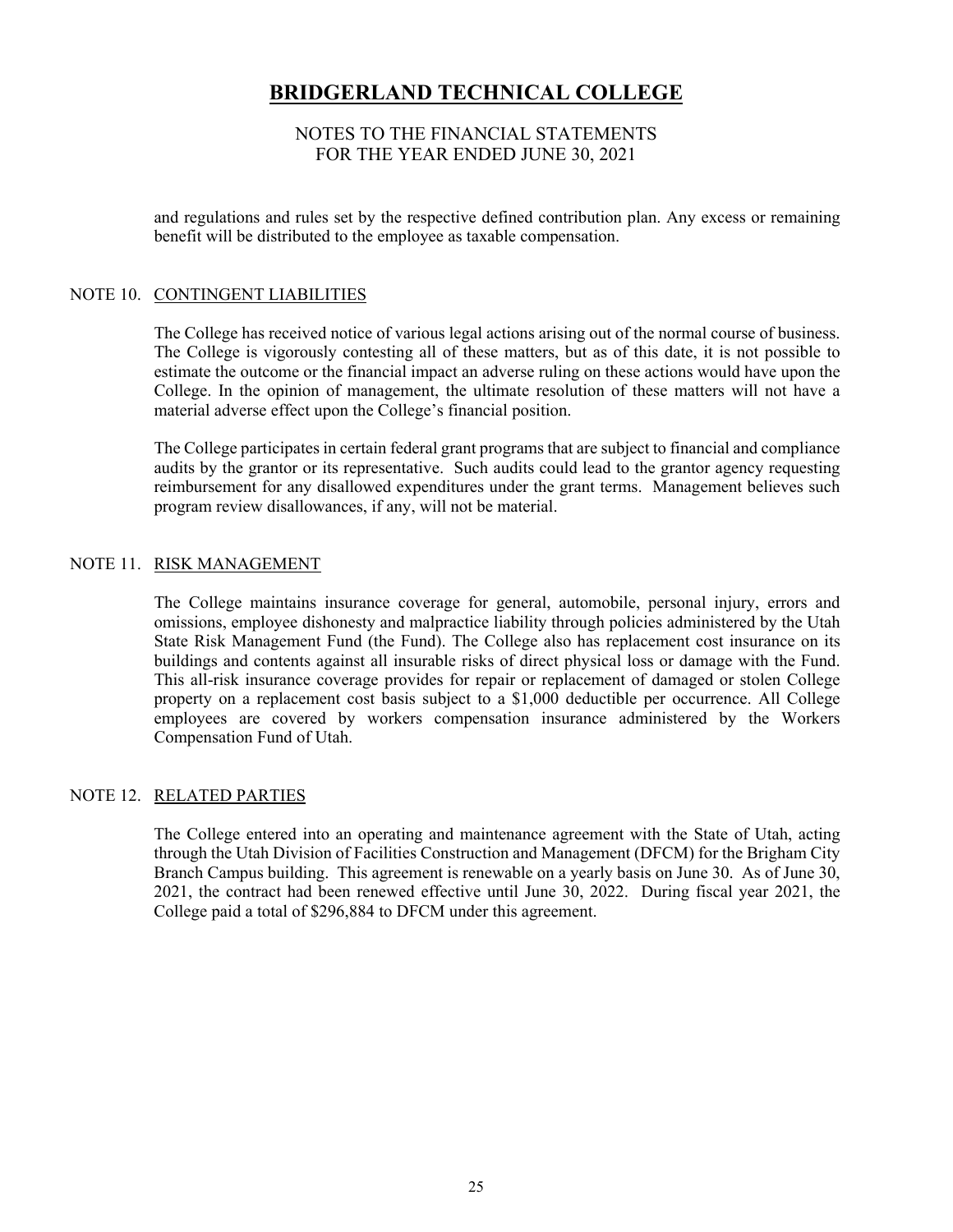### REQUIRED SUPPLEMENTARY INFORMATION FOR THE YEAR ENDED JUNE 30, 2021

### **.**<br>Schedule of Bridgerland Technical College's Proportionate Share of the Net Pension Liability **Noncontributory and Tier 2 Public Employees Systems of the Utah Retirement Systems**

|                                                                                            | December 31,  |                |                |                |               |               |              |  |
|--------------------------------------------------------------------------------------------|---------------|----------------|----------------|----------------|---------------|---------------|--------------|--|
|                                                                                            | 2020          | 2019           | 2018           | 2017           | 2016          | 2015          | 2014         |  |
| <b>Noncontributory System</b>                                                              |               |                |                |                |               |               |              |  |
| Proportion of Net Pension Liability (Asset)                                                | 1.9639043%    | 0.1597078%     | 0.1559590%     | 0.1602861%     | 0.1660955%    | 0.1662583%    | 0.1541022%   |  |
| Proportionate Share of Net Pension Liability (Asset)                                       | (1,936,972)   | \$3,548,231    | \$5,802,481    | \$ 3,919,576   | \$5,383,017   | \$5,222,649   | \$3,871,862  |  |
| Covered Payroll                                                                            | \$4,220,827   | \$4,419,658    | \$4,526,501    | \$4,519,729    | \$4,775,084   | \$ 5,034,709  | \$4,757,349  |  |
| Proportionate Share of Net Pension Liability (Asset) as a<br>Percentage of Covered Payroll | $-45.89%$     | 80.28%         | 128.19%        | 86.72%         | 112.73%       | 103.73%       | 81.4%        |  |
| Plan Fiduciary Net Position as a Percentage of<br>Total Pension Liability                  | 199.0%        | 90.1%          |                | 84.1%<br>89.2% |               | 84.5%         | 87.2%        |  |
| <b>Tier 2 Public Employees System</b>                                                      |               |                |                |                |               |               |              |  |
| Proportion of Net Pension Liability (Asset)                                                | 0.0340092%    | 0.0355827%     | 0.0389818%     | 0.0506540%     | 0.0541636%    | 0.0481371%    | 0.013412%    |  |
| Proportionate Share of Net Pension Liability (Asset)                                       | \$<br>4,891   | \$<br>8,003    | S.<br>16,695   | \$<br>4,466    | 6,042<br>\$   | \$<br>(105)   | \$<br>(398)  |  |
| Covered Payroll                                                                            | \$<br>543,807 | \$.<br>494,391 | \$.<br>455,813 | \$<br>495,559  | S.<br>444,186 | \$<br>311,024 | \$<br>65,086 |  |
| Proportionate Share of Net Pension Liability (Asset) as a<br>Percentage of Covered Payroll | $0.90\%$      | 1.62%          | 3.66%          | $0.90\%$       | 1.36%         | $-0.03%$      | $-0.6\%$     |  |
| Plan Fiduciary Net Position as a Percentage of<br>Total Pension Liability                  | 98.3%         | 96.5%          | 90.8%          | 97.4%          | 95.1%         | 100.2%        | 103.5%       |  |

Note: The College implemented GASB Statement No. 68 and 71 in fiscal year 2015.

Information on the College's portion of the plans' net pension liability (asset) is not available for periods prior to fiscal year 2015.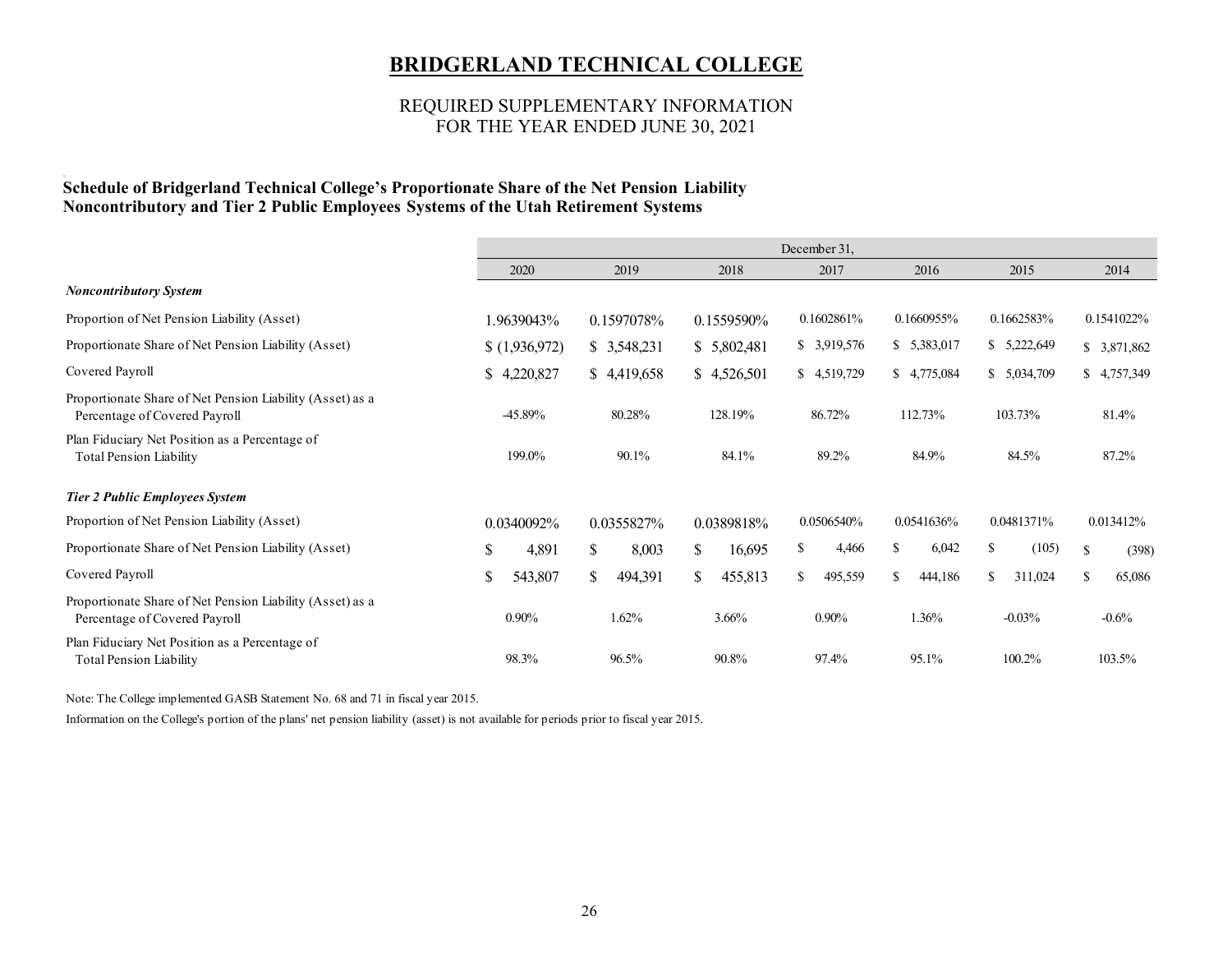### REQUIRED SUPPLEMENTARY INFORMATION FOR THE YEAR ENDED JUNE 30, 2021

#### **Schedule of Bridgerland Technical College's Pension Contributions Noncontributory and Tier 2 Public Employees Systems of the Utah Retirement Systems Last 10 Fiscal Years for the Years Ended June 30**

| <b>Noncontributory System</b>                                           |    |                          |    |                   |    |                   |   |                          |   |                   |    |                   |   |                          |   |             |    |                |    |             |  |
|-------------------------------------------------------------------------|----|--------------------------|----|-------------------|----|-------------------|---|--------------------------|---|-------------------|----|-------------------|---|--------------------------|---|-------------|----|----------------|----|-------------|--|
|                                                                         |    | 2021                     |    | 2020              |    | 2019              |   | 2018                     |   | 2017              |    | 2016              |   | 2015                     |   | 2014        |    | 2013           |    | 2012        |  |
| Contractually Required Contribution                                     | \$ | 910,592                  |    | 930,930           |    | 974,725           |   | 975,074                  |   | \$1,003,413       |    | \$1,062,448       |   | \$1,002,013              |   | 877,560     | \$ | 819,522        | S. | 743,862     |  |
| Contributions in Relation to the Contractually<br>Required Contribution |    | (910, 592)               |    | (930, 930)        |    | (974, 725)        |   | (975, 074)               |   | (1,003,413)       |    | (1,062,448)       |   | (1,002,013)              |   | (877, 560)  |    | (819, 522)     |    | (743, 862)  |  |
| Contribution Deficiency (Excess)                                        | ъ  | $\overline{\phantom{a}}$ | S  |                   | S  |                   | S | $\overline{\phantom{a}}$ |   | $\blacksquare$    | S  |                   | S | $\overline{\phantom{a}}$ | S |             | S  | $\blacksquare$ | S  |             |  |
| Covered Payroll                                                         |    | \$4,218,304              |    | \$4,314,911       |    | \$4,498,114       |   | \$4,481,646              |   | \$4,599,870       |    | \$5,016,079       |   | \$4,869,256              |   | \$4,680,415 |    | \$4,754,290    |    | \$4,773,136 |  |
| Contributions as a Percentage of Covered<br>Payroll                     |    | 21.59%                   |    | 21.57%            |    | 21.67%            |   | 21.76%                   |   | 21.81%            |    | 21.18%            |   | 20.58%                   |   | 18.75%      |    | 17.24%         |    | 15.58%      |  |
| Tier 2 Public Employees System*                                         |    | 2021                     |    | 2020              |    | 2019              |   | 2018                     |   | 2017              |    | 2016              |   | 2015                     |   | 2014        |    | 2013           |    | 2012        |  |
| Contractually Required Contribution                                     | \$ | 109,016                  | \$ | 101,900           |    | 85,397            |   | 92,955                   | S | 91,121            | \$ | 70,625            | S | 16,886                   | S |             | \$ |                | S  |             |  |
| Contributions in Relation to the Contractually<br>Required Contribution |    | (109,016)                |    | (101,900)         |    | (85,397)          |   | (92, 955)                |   | (91, 121)         |    | (70,625)          |   | (16, 886)                |   |             |    |                |    |             |  |
| Contribution Deficiency (Excess)                                        |    |                          |    |                   |    |                   |   |                          |   |                   |    |                   |   |                          |   |             | S  |                | S  |             |  |
| Covered Payroll<br>Contributions as a Percentage of Covered<br>Pavroll  | S. | 572,645<br>19.04%        | \$ | 536,597<br>18.99% | S. | 452,557<br>18.87% | S | 505,951<br>18.37%        |   | 499,567<br>18.24% | \$ | 387,198<br>18.24% | S | 202,716<br>8.33%         |   |             |    |                |    |             |  |

\*Contributions in Tier 2 include an amortization rate to help fund the unfunded liabililites in the Tier 1 systems. Tier 2 systems were created effective July 1, 2011.

Paragraph 81.b of GASB 68 requires employers to disclose a 10-year history of contributions in RSI. Contributions as a percentage of covered-payroll may be different than the board certified rate due to rounding and other administrative issues.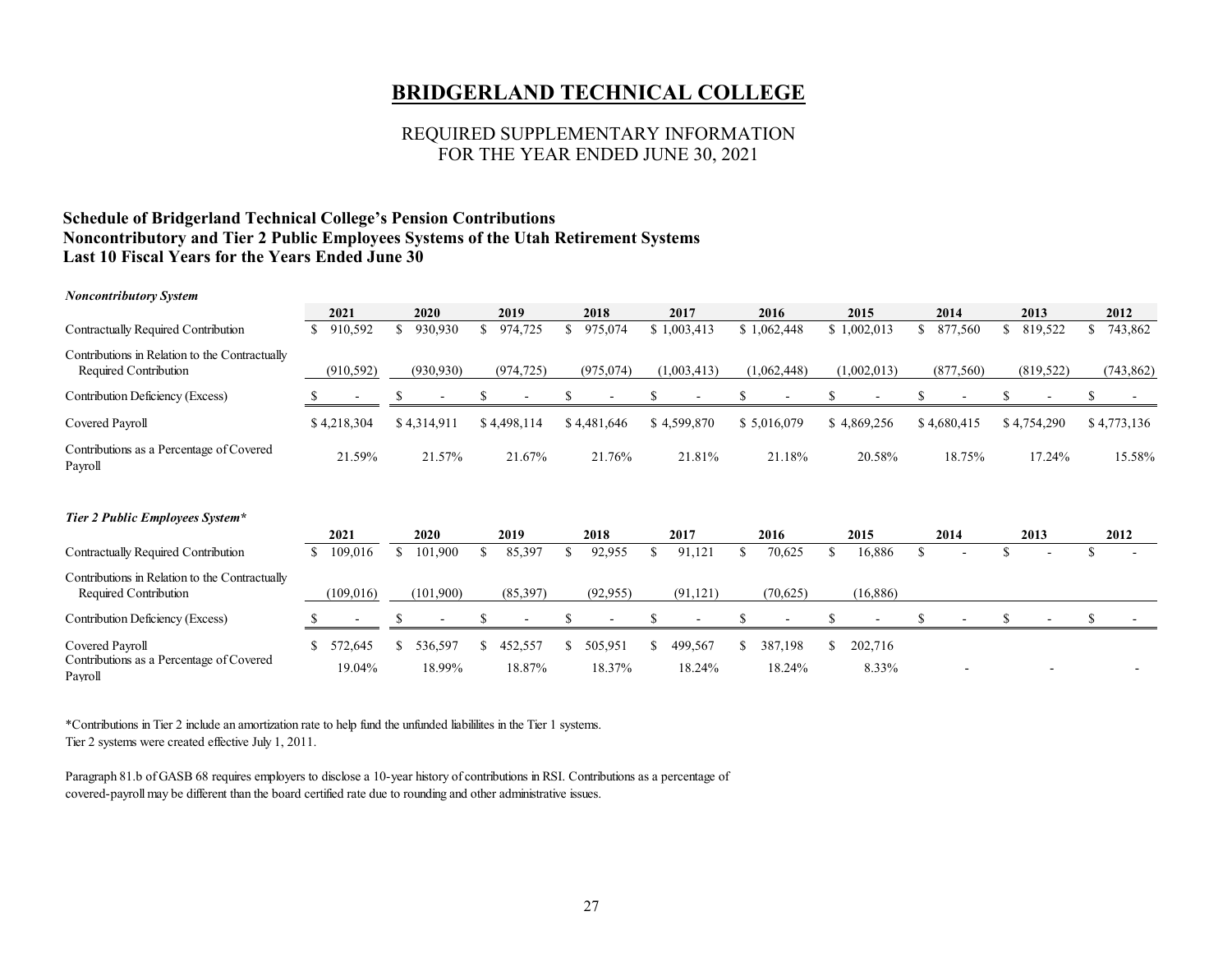

**OFFICE OF THE STATE AUDITOR**

# **Independent Auditor's Report**

**On Internal Control Over Financial Reporting and on Compliance and Other Matters Based on an Audit of Financial Statements Performed in Accordance with Government Auditing Standards** 

To the Governing Board, Audit Committee and K. Chad Campbell, President Bridgerland Technical College

We have audited, in accordance with the auditing standards generally accepted in the United States of America and the standards applicable to financial audits contained in *Government Auditing Standards* issued by the Comptroller General of the United States, the financial statements of Bridgerland Technical College (College), as of and for the year ended June 30, 2021, and the related notes to the financial statements, which collectively comprise the College's basic financial statements, and have issued our report thereon dated January 21, 2022.

## **Internal Control over Financial Reporting**

In planning and performing our audit of the financial statements, we considered the College's internal control over financial reporting (internal control) to determine the audit procedures that are appropriate in the circumstances for the purpose of expressing our opinion on the financial statements, but not for the purpose of expressing an opinion on the effectiveness of the College's internal control. Accordingly, we do not express an opinion on the effectiveness of the College's internal control.

A *deficiency in internal control* exists when the design or operation of a control does not allow management or employees, in the normal course of performing their assigned functions, to prevent, or to detect and correct, misstatements on a timely basis. A *material weakness* is a deficiency, or a combination of deficiencies, in internal control, such that there is a reasonable possibility that a material misstatement of the entity's financial statements will not be prevented, or detected and corrected, on a timely basis. A *significant deficiency* is a deficiency, or a combination of deficiencies, in internal control that is less severe than a material weakness, yet important enough to merit attention by those charged with governance.

Our consideration of internal control was for the limited purpose described in the first paragraph of this section and was not designed to identify all deficiencies in internal control that might be material weaknesses or significant deficiencies. Given these limitations, during our audit we did not identify any deficiencies in internal control that we consider to

Utah State Capitol Complex, East Office Building, Suite E310 · Salt Lake City, Utah 84114-2310 · Tel: (801) 538-1025 · auditor.utah.gov